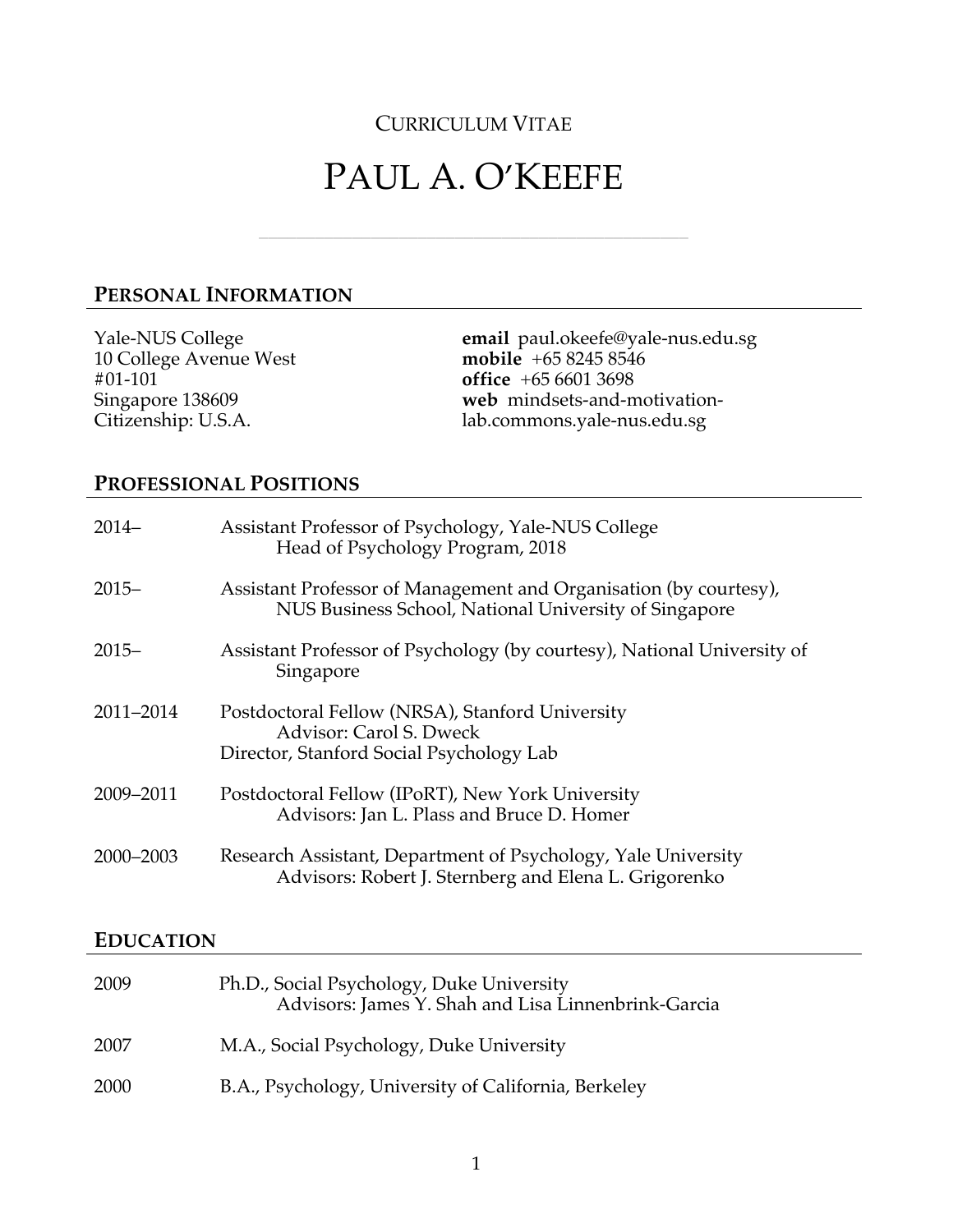#### **RESEARCH INTERESTS**

I study motivation and goal pursuit. Taking a social-cognitive approach and employing rigorous experimental methods in the laboratory and field, I focus on individual differences that contribute to the attainment of challenging, long-term goals. In doing so, I focus the roles of interest and passion, as well as lay beliefs that can help or hinder motivation (i.e., *implicit theories of interest* and *implicit theories opportunity*). Much of my current and future work focuses on leveraging my findings on implicit theories to design large-scale interventions that promote interest, passion, and achievement. The greater purpose of this work is to empower people, particularly those from under-represented groups, to thrive in their goal pursuits—even despite structural inequities—helping to reduce achievement and opportunity gaps. In a secondary focus, and responding to recent events, I collaborate with an international team of researchers (the PsyCorona Research Collaboration; psycorona.org), applying social scientific knowledge and methods to examine the social and motivational processes underpinning the spread of COVID-19.

*Keywords*: Goal pursuit, implicit self-theories, interest, motivation, passion.

#### **PUBLICATIONS**

#### † advisee

- Westgate, E. C., Buttrick, N., Lin, Y., Helou, G. E., … **O'Keefe, P. A.**, … & Leander, N. P. (in press). Pandemic boredom: Little evidence that lockdown-related boredom affected risky public health behaviors across 116 countries. *Emotion*. (impact factor: 4.329) (PsyCorona Research Collaboration<sup>1</sup>)
- Van Lissa, C., Stroebe, W., vanDellen, M., Leander, N. P., … **O'Keefe, P. A.**, … & Bélanger, J. J. (2022). Using Machine Learning to Identify Important Predictors of COVID-19 Infection Prevention Behaviors. *Patterns* (impact factor: none yet) (PsyCorona Research Collaboration)
- Keng, S-L., Stanton, M. V., Haskins, L. B., Almenara, C. A., … **O'Keefe, P. A.**, … & Leander, N. P. (2022). COVID-19 stressors and health behaviors: A multilevel longitudinal study across 86 countries. *Preventative Medicine Reports* (impact factor: 4.018) (PsyCorona Research Collaboration)

<sup>&</sup>lt;sup>1</sup> For papers with the PsyCorona Research Collaboration, author order was determined alphabetically aside from the lead authors.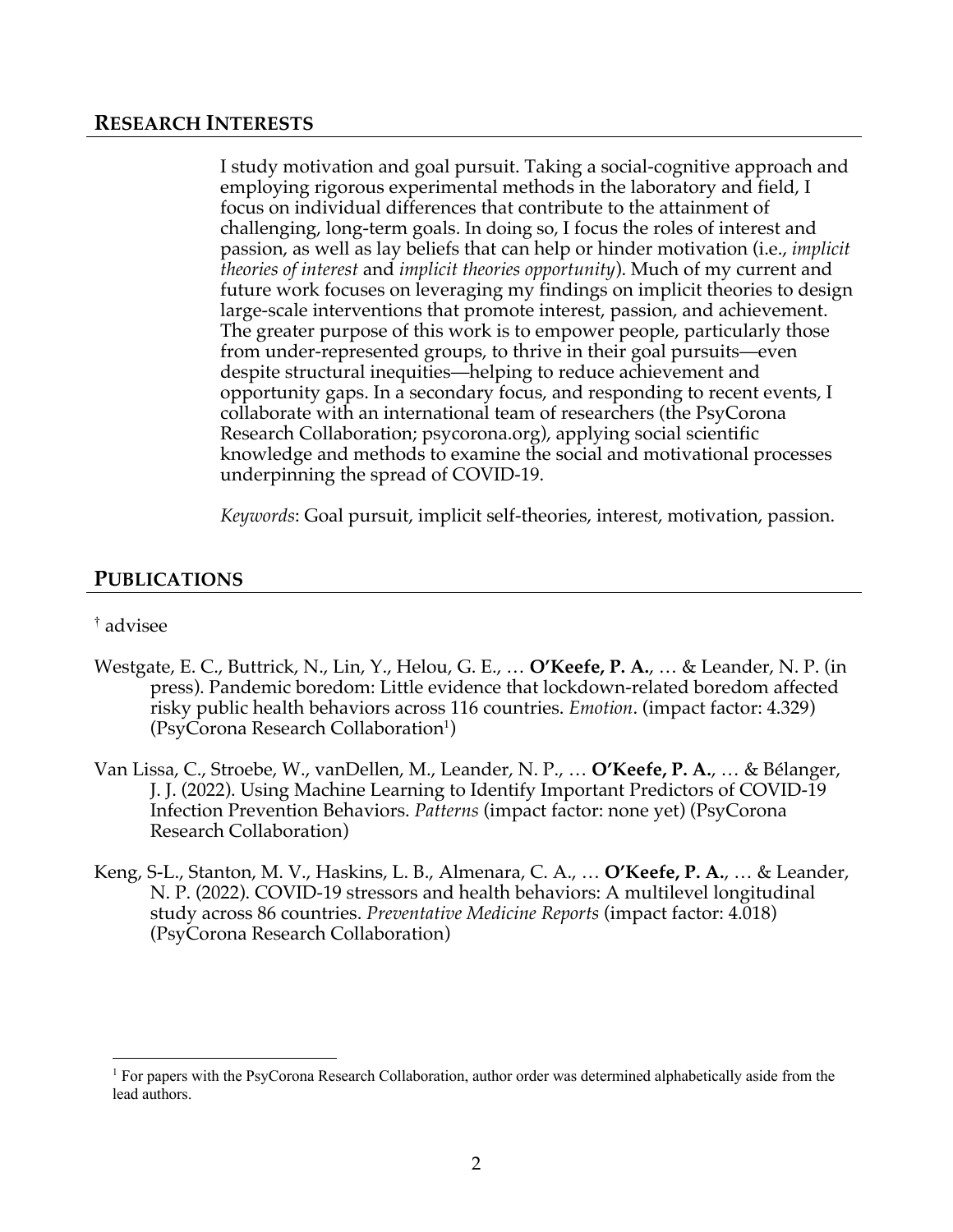- Schumpe, B. M., van Lissa, C. J., Bélanger, J. J., Nisa, C. F., … **O'Keefe, P. A.**, … & Leander, N. P. (2022). Predictors of adherence to public health behaviors for fighting COVID-19 derived from longitudinal data. *Scientific Reports* (impact factor: 4.379). (PsyCorona Research Collaboration)
- Enea, V., Eisenbeck, N., Carreño, D. F., Douglas, K. M., … **O'Keefe, P. A.**, … & Leander, N. P. (2022). Intentions to be vaccinated against COVID-19: The role of prosociality and conspiracy beliefs across 20 countries. *Health Communication* (impact factor: 3.198). (PsyCorona Research Collaboration)
- Lucas, T., Manning, M., Strelan, P., Kopetz, C., … **O'Keefe, P. A.**, … & Leander, N. P. (2022). Justice beliefs and cultural values predict support for COVID-19 vaccination and quarantine behavioral mandates: A multilevel cross-national study. *Translational Behavioral Medicine* (impact factor: 3.046) (PsyCorona Research Collaboration)
- Mula, S., Di Santo, D., Resta, E., Bakhtiari, F., … **O'Keefe, P. A.**, … & Leander, N. P. (2022). Concern with COVID-19 pandemic threat and attitudes towards immigrants: The mediating effect of the desire for tightness. *Current Research in Ecological and Social Psychology* (impact factor: none yet) (PsyCorona Research Collaboration).
- **O'Keefe, P. A.**, Lee, H. Y., & Chen, P. (2021). Changing students' beliefs about learning can unveil their potential. *Policy Insights from the Behavioral and Brain Sciences*, *8*(1), 84–91. doi:10.1177/2372732220984173
	- Invited by Editor, Susan T. Fiske, Ph.D., Eugene Higgins Professor, Princeton University
- Lemay, E. P., Kruglanski, A. W., Molinario, E., Agostini, M., … **O'Keefe, P. A.**, … & Leander, N. P. (2021). The role of values in coping with health and economic threats of COVID-19. *The Journal of Social Psychology* (impact factor: 2.712) doi: 10.1080/00224545.2021.1979454 (PsyCorona Research Collaboration)
- Resta, E., Mula, S., Baldner, C., Di Santo, D., … **O'Keefe, P. A.**, … & Leander, N. P. (2021). We are all in the same boat: How societal discontent affects intention to help during the COVID-19 pandemic. *Journal of Community & Applied Social Psychology* (impact factor: 2.366) (PsyCorona Research Collaboration)
- **O'Keefe, P. A.** (2021, May 3). Universities must cultivate a growth mindset in their students. *Times Higher Education*. www.timeshighereducation.com/blog/ universities-must-cultivate-growth-mindset-their-students
- Stroebe, W., vanDellen, M., Abakoumkin, G., Lemay, E. … **O'Keefe, P. A.**, … & Leander, N. P. (2021). Politicization of COVID-19 health-protective behaviors in the United States: Longitudinal and cross-national evidence. *PLoS ONE* (impact factor: 3.240). (PsyCorona Research Collaboration)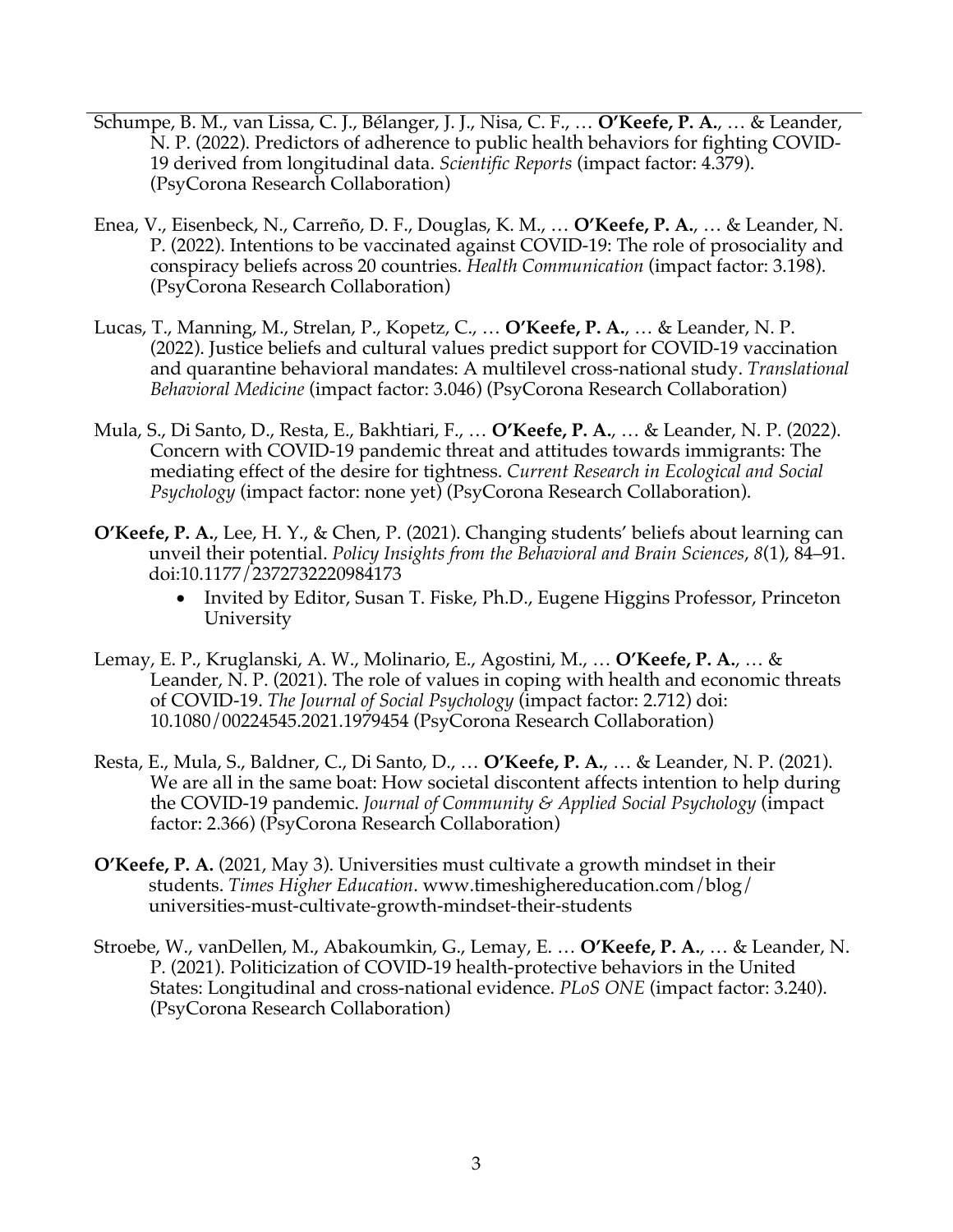- van Breen, J. A., Kutlaca, M., Koç, Y., Jeronimus, B. F., … **O'Keefe, P. A.**, … & Leander, N. P. (2021). Lockdown lives: A longitudinal study of inter-relationships among feelings of loneliness, social contacts, and solidarity during the COVID-19 lockdown in early 2020. *Personality and Social Psychology Bulletin* (impact factor: 4.376). doi: 10.1177/0146167221103660 (PsyCorona Research Collaboration)
- **O'Keefe, P. A.**, Horberg, E. J.,† Chen, P., & Savani, K. (2021). Should you pursue your passion as a career? Cultural differences in the emphasis on passion in career decisions. *Journal of Organizational Behavior* (impact factor: 8.174)*.*  https://do10.1002/job.2552
- Chen, P., Lin, Y., Pereira, D. J. H., **O'Keefe, P. A.**, & Yates, J. F. (2021). Fanning the flames of passion: A develop mindset predicts intentions to use strategies for up-regulating passion. *Frontiers in Psychology* (impact factor: 2.990).
- Nisa, C. F., Belanger, J. J., Faller, D. G., Buttrick, N. R., … **O'Keefe, P. A.**, … & Leander, N. P. (2021). Lives versus livelihoods? Perceived economic risk has a stronger association with support for COVID-19 preventive measures than perceived health risk. *Scientific Reports* (impact factor: 4.379). doi: 10.1038/s41598-021-88314-4 (PsyCorona Research Collaboration)
- Han, Q., Zheng, B., Cristea, M., Agostini, M., … **O'Keefe, P. A.**, … & Leander, N. P. (2021). Trust in government regarding COVID-19 and its associations with preventive health behaviour and prosocial behaviour during the pandemic: a cross-sectional and longitudinal study. *Psychological Medicine* (impact factor: 7.723). doi: 10.1017/S0033291721001306 (PsyCorona Research Collaboration)
- **O'Keefe, P. A.**, Horberg, E. J.,† Sabherwal, A.,† Ibasco, G. S.,† & Zainal, A.† (2021). Thinking beyond boundaries: A growth theory of interest enhances integrative thinking that bridges the arts and sciences. *Organizational Behavior and Human Decision Processes* (impact factor: 4.941), *162*, 95–108. doi: 10.1016/j.obhdp.2020.10.007
- Han, Q., Zheng, B., Agostini, M., Bélanger, J. J., … **O'Keefe, P. A.**, … & Leander, N. P. (2021). Associations of risk perception of COVID-19 with emotion and mental health during the pandemic. *Journal of Affective Disorders* (impact factor: 4.839). doi: 10.1016/j.jad.2021.01.049 (PsyCorona Research Collaboration)
- Romano, A., Spadaro, G., Balliet, D., Joireman. J., … **O'Keefe, P. A.**, … & Leander, N. P. (2021). Cooperation and Trust Across Societies During the COVID-19 Pandemic. *Journal of Cross-Cultural Psychology* (impact factor: 2.618). doi: 10.1177/0022022120988913 (PsyCorona Research Collaboration)
- Jin, S., Balliet, D., Romano, A., Spadaro, G., … **O'Keefe, P. A.**, … & Leander, N. P. (2021). Intergenerational conflicts of interest and prosocial behavior during the COVID-19 pandemic. *Personality and Individual Differences* (impact factor: 3.004). doi: 10.1016/j.paid.2020.110535 (PsyCorona Research Collaboration)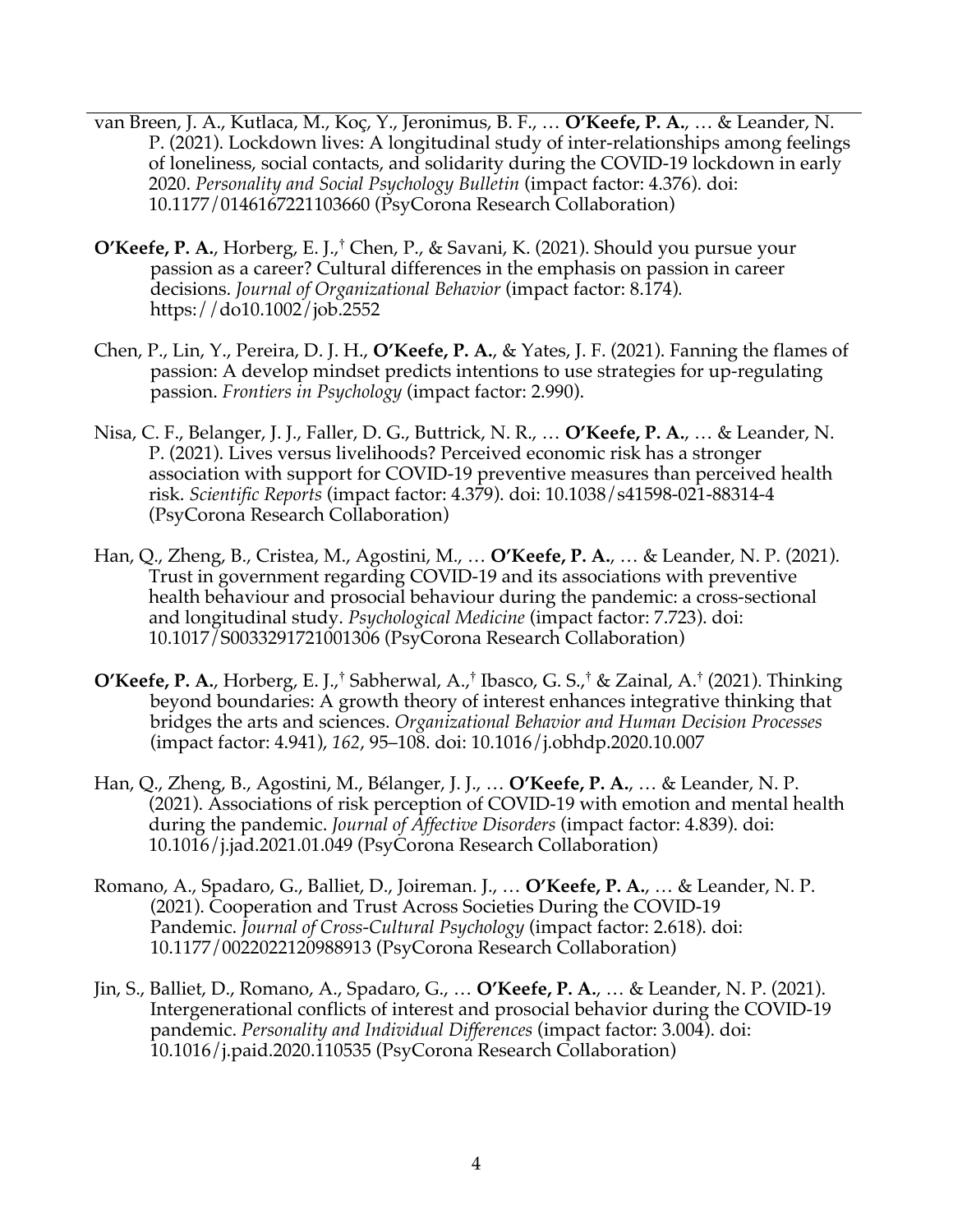- Leander, N. P., Lemay, E. P., Jeronimus, B. F., … **O'Keefe, P. A.**, … (2020). Towards a globally collaborative behavioral science: An organizational approach from pandemic psychology. *International Journal of Behavioral Development* (impact factor: 2.480)*,* 2. (PsyCorona Research Collaboration)
- Kreienkamp, J., Agostini, M., Krause, J., & Leander N. P. (on behalf of the PsyCorona Research Collaboration) (2020, October). A world of reactions to COVID-19: How an online data visualization tool reports data from an international psychological survey. www.psychologicalscience.org/observer/psycorona-covid-19
- **O'Keefe, P. A.** (2019, August 3). Your passion isn't waiting to be 'found.' You need to develop it. *The Business Times*. www.businesstimes.com.sg/opinion/your-passionisnt-waiting-to-be-found-you-need-to-develop-it
- Plante, I., **O'Keefe, P. A.**, Aronson, J., Fréchette-Simard, C., & Goulet, M. (2019). The interest gap: How gender stereotype endorsement predicts academic interests. *Social Psychology of Education* (impact factor: 2.192), *22*(1), 227–245. doi:10.1007/s11218-018- 9472-8
- **O'Keefe, P. A.**, Dweck, C. S., & Walton, G. M. (2018, September 10). Having a Growth Mindset Makes It Easier to Develop New Interests. *Harvard Business Review*. https://hbr.org/2018/09/having-a-growth-mindset-makes-it-easier-to-developnew-interests
	- Invited by Senior Editor, *Harvard Business Review*
- **O'Keefe, P. A.**, Dweck, C. S., & Walton, G. M. (2018). Implicit theories of interest: Finding your passion or developing it? *Psychological Science* (impact factor: 7.029), *29*(10) 1653–1664. doi:10.1177/0956797618780643
- **O'Keefe, P. A.** & Harackiewicz, J. M. (Eds.) (2017). *The science of interest*. Springer, Cham. doi:10.1007/978-3-319-55509-6 (**BOOK**)
- **O'Keefe, P. A.** & Harackiewicz, J. M. (2017). Towards a science of interest. In P. A. O'Keefe & J. M. Harackiewicz (Eds.). *The science of interest*. Springer. doi: 10.1007/978-3-319- 55509-6
- **O'Keefe, P. A.**, Horberg, E. J.,† & Plante, I. (2017). The multifaceted role of interest in motivation and engagement. In P. A. O'Keefe & J. M. Harackiewicz (Eds.). *The science of interest*. Springer. doi: 10.1007/978-3-319-55509-6\_3
- **O'Keefe, P. A.**, Letourneau, S., Milne, C., Homer, B. D., Schwartz, R., & Plass, J. L. (2014). Learning from multiple representations: An examination of fixation patterns in a science simulation. *Computers in Human Behavior* (impact factor: 6.829), *35*, 234–242. doi: 10.1016/j.chb.2014.02.040
- **O'Keefe, P. A.**, & Linnenbrink-Garcia, L. (2014). The role of interest in optimizing performance and self-regulation. *Journal of Experimental Social Psychology* (impact factor: 3.603), *53*, 70–78. doi: 10.1016/j.jesp.2014.02.004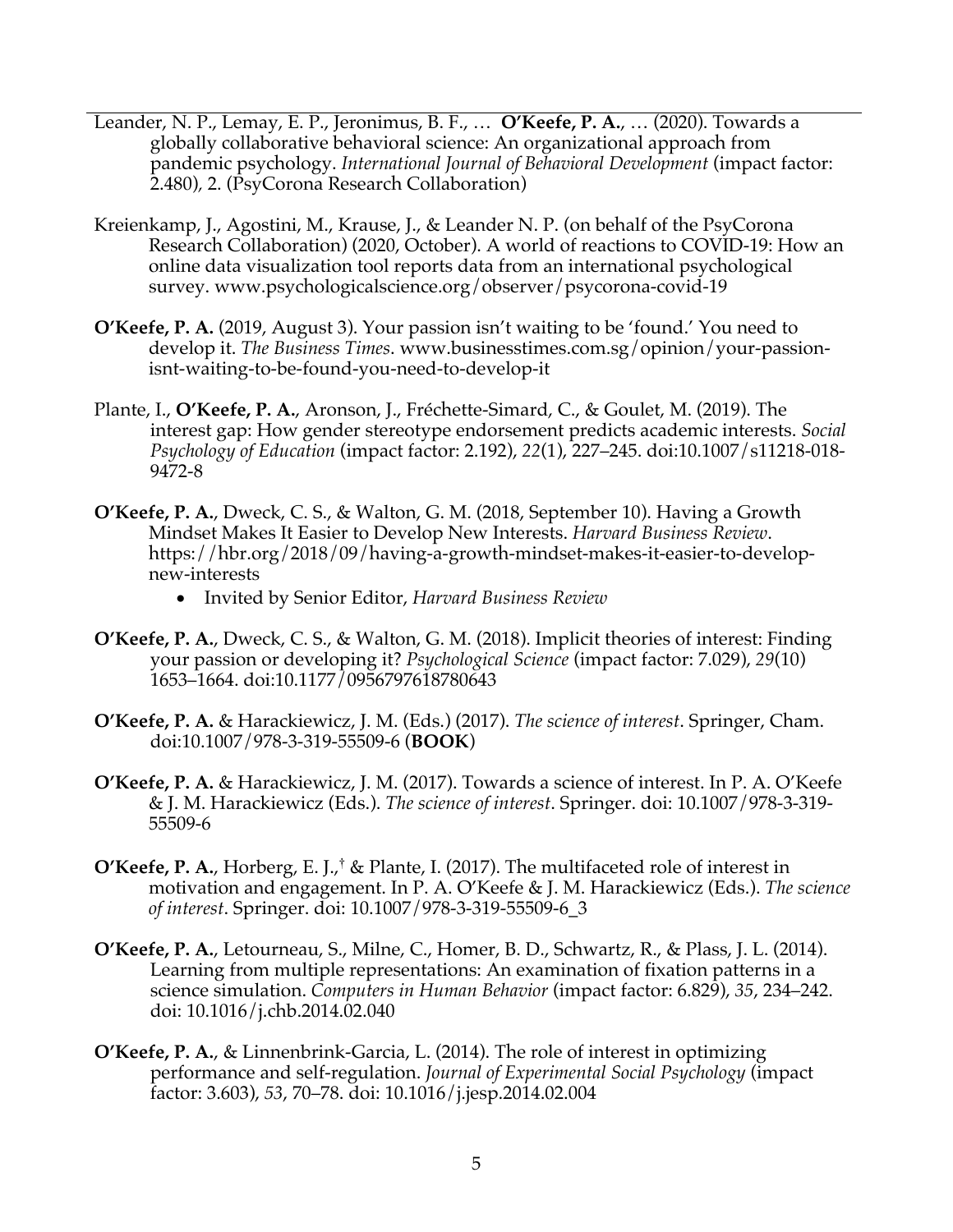- **O'Keefe, P. A.** (2014, September 7). Liking work really matters. *The New York Times*, p. 12. www.nytimes.com/2014/09/07/opinion/sunday/go-with-the-flow.html?
- \*Plass, J., \***O'Keefe, P. A.**, Homer, B. D., Case, J., Hayward, E., Stein, M., & Perlin, K. (2013). The impact of individual, competitive, and collaborative mathematics game play on learning, performance, and motivation. *Journal of Educational Psychology* (impact factor: 5.805), *105*(4), 1050–1066. doi: 10.1037/a0032688 (\*co-first authorship)
- **O'Keefe, P. A.**, Ben-Eliyahu, A., & Linnenbrink-Garcia, L. (2013). Shaping achievement goal orientations in a mastery-structured environment and concomitant changes in related contingencies of self-worth. *Motivation and Emotion* (impact factor: 2.430), *37*(1), 50–64. doi: 10.1007/s11031-012-9293-6
- **O'Keefe, P. A.** (2013). Mindsets and self-evaluation: How beliefs about intelligence can create a preference for growth over defensiveness. In S. B. Kaufman (Ed.), *The complexity of greatness: Beyond talent or practice* (pp. 119–134). Oxford: Oxford University Press. doi: 10.1093/acprof:oso/9780199794003.003.0008
- Plante, I., **O'Keefe, P. A.**, & Théorêt, M. (2013). The relation between achievement goal and expectancy-value theories in predicting achievement-related outcomes: A test of four theoretical conceptions. *Motivation and Emotion* (impact factor: 2.430), *37*(1), 65–78. doi: 10.1007/s11031-012-9282-9
- Linnenbrink-Garcia, L., Middleton, M., Ciani, K. D., Easter, M. A., **O'Keefe, P. A.**, & Zusho, A. (2012). The Strength of the Relation Between Performance- Approach and Performance-Avoidance Goal Orientations: Theoretical, Methodological, and Instructional Implications. *Educational Psychologist* (impact factor: 9.541)*, 47*(4), 281– 301. doi: 10.1080/00461520.2012.722515
- **O'Keefe, P. A.** (2007). Social judgment theory. In W. Darity (Editor-in-Chief), *International encyclopedia of the social sciences* (2nd ed.), New York: Macmillan Reference USA.
- Grigorenko, E. L., & **O'Keefe, P. A.** (2004). Dealing with change: Manifestations, measurements, and methods. In A. Demetriou & A. Raftopoulos (Eds.). *Cognitive developmental change: Theories, models and measurement* (pp. 318–353)*.* New York, NY: Cambridge University Press. doi: 10.1017/CBO9780511489938.012
- Grigorenko, E. L., & **O'Keefe, P. A.** (2004). What do children do when they cannot go to school? In R. J. Sternberg & E. L. Grigorenko (Eds.), *Culture and competence: Contexts of life success* (pp. 23–53). Washington, DC: American Psychological Association. doi: 10.1037/10681-002
- **O'Keefe, P. A.** (2002). Teenager: A damaging and outdated label. [Review of T. Hine (Ed.), The rise and fall of the American teenager]. *Contemporary Psychology, 47*, 480–481.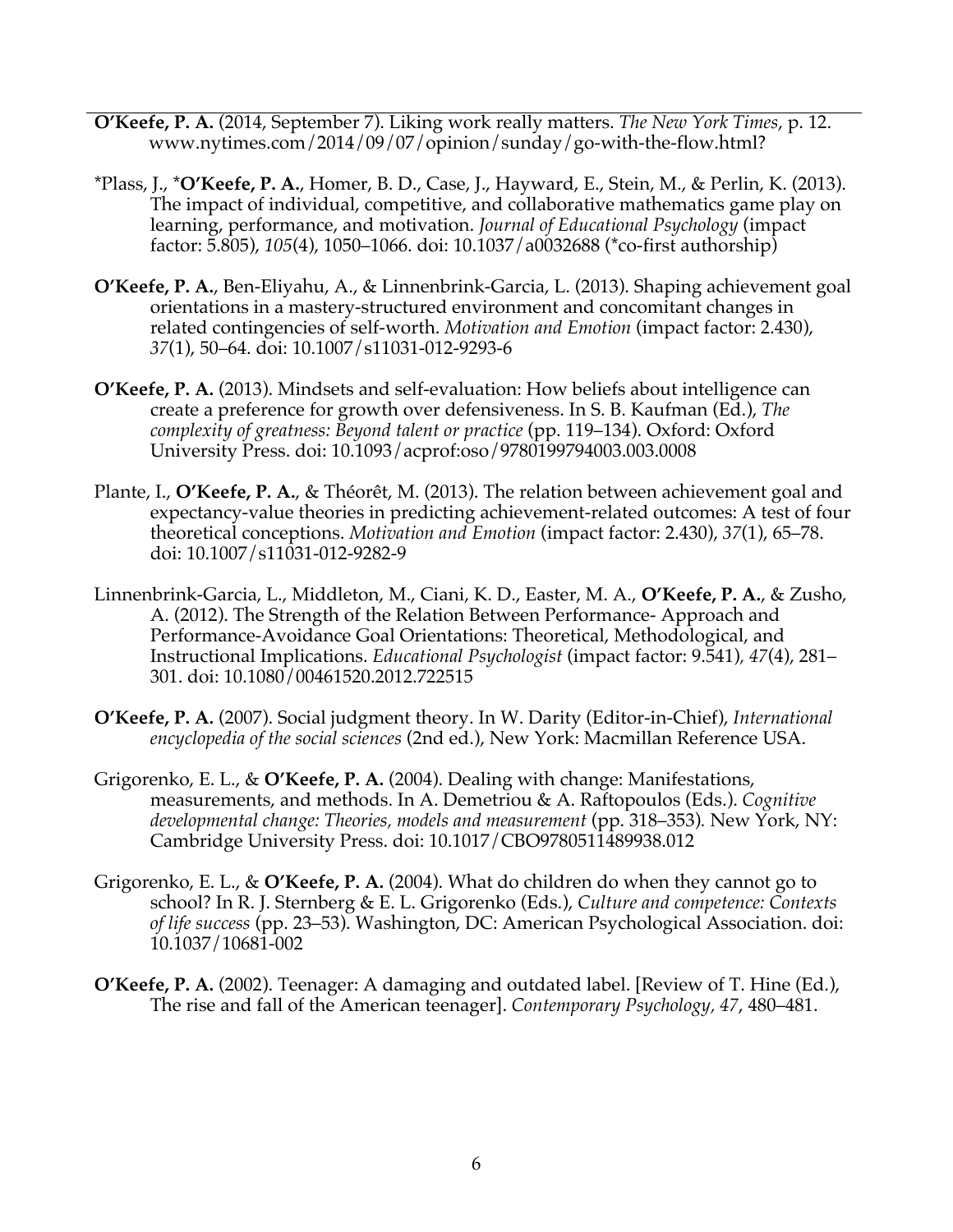# **MANUSCRIPTS UNDER REVIEW OR IN PREPARATION**

#### † advisee

- **O'Keefe, P. A.**, Horberg, E. J.,† Lee, F., & Dweck, C. S. (invited revision; resubmitted). Implicit theories of opportunity: When opportunity fails to knock, keep waiting or start cultivating? *Journal of Personality and Social Psychology* (impact factor: 7.673).
- **O'Keefe, P. A.**, Horberg, E. J., † Dweck, C. S., Walton, G. M. (invited revision). A growth theory of interest intervention increases interest in math and science coursework among liberal arts undergraduates. *Journal of Educational Psychology* (impact factor: 5.805).
- **O'Keefe, P. A.**, Chaffee, K. E., Horberg, E. J.,† Plante, I., & Harackiewicz, J. M. (invited revision; resubmitted). Multiple pathways to achievement in college: Learning and performance-approach goals predict grades through different task values. *Learning and Individual Differences* (impact factor: 3.139).
- Sabherwal, A.,† **O'Keefe, P. A.**, & Horberg, E. J.† (in prep). Boosting women's belonging in STEM fields with a fixed theory of interest. To be submitted to *Personality and Social Psychology Bulletin*.
- Madan, S., **O'Keefe, P. A.**, Savani, K., & Morris, M. (in prep). Clarifying the impact of mindsets on learning. To be submitted to *Psychological Science*.
- **O'Keefe, P. A.**, Butler, R., & Dweck, C. S. (in prep). A tale of two achievement goal theories. To be submitted to *Psychological Review*.
- Savani, K., & **O'Keefe, P. A.** (in prep). Explaining the gender achievement gap with machine learning. To be submitted to *Psychological Science*.
- Lim, C. H., **O'Keefe, P. A.**, & Jia, L. (in prep). Does intelligence encompass more than just analytical abilities?: A novel examination of lay theories about intelligence and their consequences.
- **O'Keefe, P. A.** (in prep). A growth theory of opportunity causes people to overcome adversity even in an unjust world. To be submitted to *Personality and Social Psychology Bulletin*.
- Douglas, K. M., Sutton, R. M., van Lissa, C. J. … **O'Keefe, P. A.**, … & Leander, N. P. (under review). Identifying important individual- and country-level predictors of conspiracy theorizing: A machine learning analysis. (PsyCorona Research Collaboration)
- Zúñiga, C., Agostini, M., Louis, W. R., Lemay, P., … **O'Keefe, P. A.**, … & Leander, N. P. (under review). Pathways to a prosocial response to the COVID-19 pandemic: Emotions, financial stress, well-being and collective disempowerment. Submitted to *Psychological Science*. (PsyCorona Research Collaboration)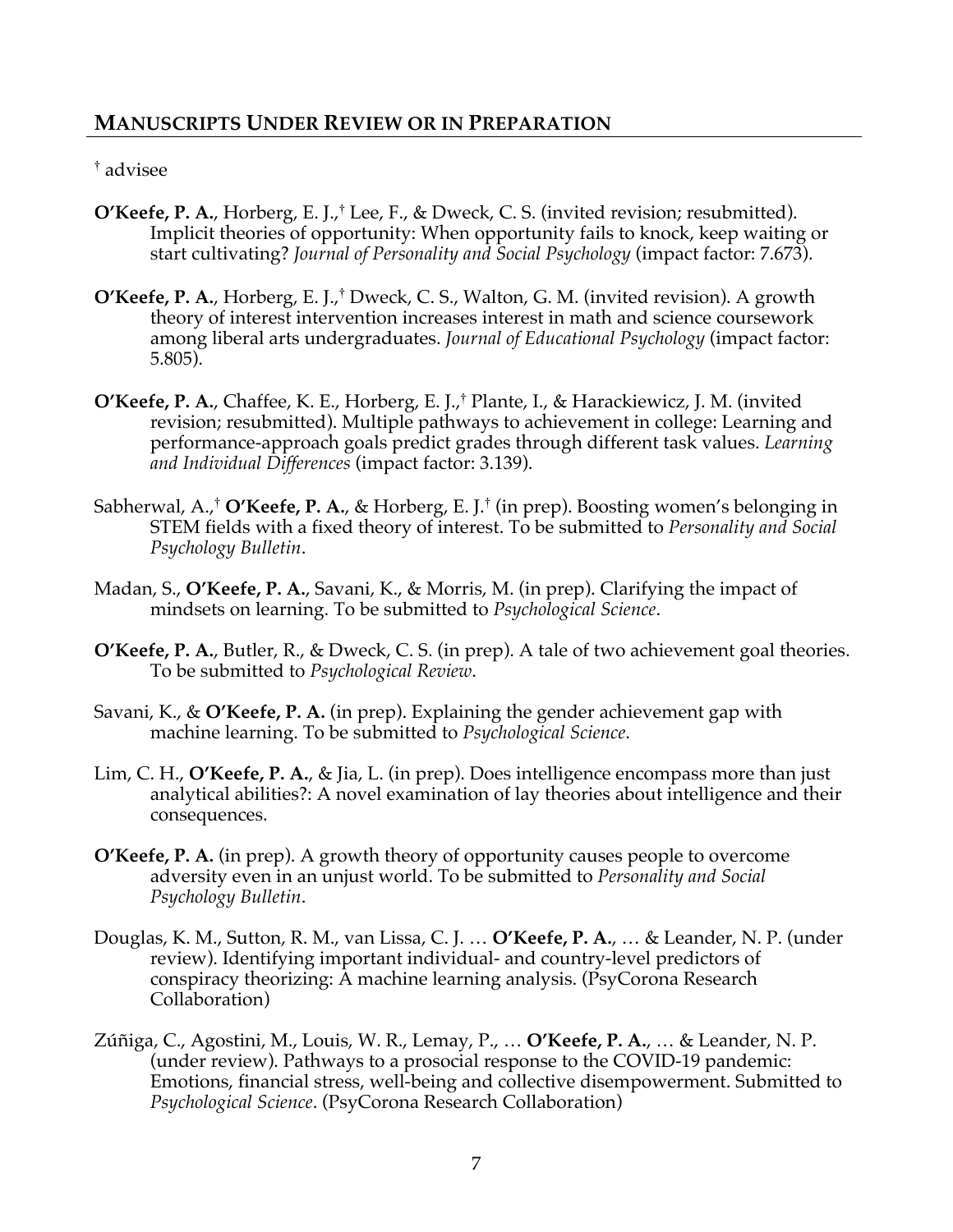- Schumpe, B. M., Bélanger, J. J., Richardson, L., Robitzsch, A., … **O'Keefe, P. A.**, … & Leander, N. P. (under review). The psychological impact of COVID-19: A comparison between cases and controls. Submitted to *New England of Journal of Medicine*. (PsyCorona Research Collaboration)
- Abakoumkin, G., Tseliou, E., McCabe, K., Lemay, E. P., Stroebe, W., … **O'Keefe, P. A.**, ... & Leander, N. P. (under review). Dealing with COVID-19: From internal and external coping resources through health-related cognitions to health protection and hope. Submitted to *Annals of Behavioral Medicine*. (PsyCorona Research Collaboration)
- Bogdan-Constantin, I., Carmen, P. G., Alexandra, G., Mioara, C., … **O'Keefe, P. A.**, … & Leander, N. P. (under review). Spatial implications on job insecurity during COVID-19 pandemic (under review). Submitted to *Regional Studies*. (PsyCorona Research Collaboration)
- Reitsema, A. M., Jeronimus, B. F., Bos, E. H. J., … **O'Keefe, P. A.**, … & Leander, N. P. (under review). Age group differences in hedonic adaptation to societal restrictions in 33 nations: Positive and negative affect trajectories during the first wave of the Coronavirus pandemic. (PsyCorona Research Collaboration)
- Han, Q., Zheng, B., Leander, N. P., Agostini, M., … **O'Keefe, P. A.**, … & Bélanger, J. J. (under review). Impact of COVID-19 lockdowns on anti-migrant attitudes: A naturalistic quasi-experiment on pandemic scapegoating. Submitted to *American Psychologist*. (PsyCorona Research Collaboration)

#### **GRANTS**

| $>\$ 2,900,000 SGD total, $>\$ 1,600,000 SGD as Principal Investigator |                                                                                                                                                                                                                                                         |
|------------------------------------------------------------------------|---------------------------------------------------------------------------------------------------------------------------------------------------------------------------------------------------------------------------------------------------------|
| 2022-2024                                                              | Workforce Development Applied Research Fund (WDARF), SkillsFuture<br>Singapore (SSG), How and Why University Graduates Seize Opportunities<br>Offered by Lifelong Learning Policies?<br>\$486,462 SGD (principal investigator; grant codes forthcoming) |
| 2021-2022                                                              | Reimagine Research Fund, Ministry of Education / Yale-NUS College, A<br>Fresh Start: Reimaging Interventions to Promote Social Belonging Post-COVID<br>\$133,148 SGD (principal investigator; R-607-264-524-115; R-607-264-<br>$525-115$                |
| 2021-2023                                                              | Humanities and Social Sciences Research Fund Grant, National University<br>of Singapore, Broader Views of Intelligence: Rethinking Our Approach to<br>Educational Inequality<br>\$20,000 SGD (co-principal investigator; R-581-000-264-646)             |
| 2020-2023                                                              | Singapore Social Science Research Council, Ministry of Education, Taking<br>Advantage of the Future Economy: Role of Universal Mindsets<br>\$607,133 SGD (collaborator; MOE2019-SSRTG-029)                                                              |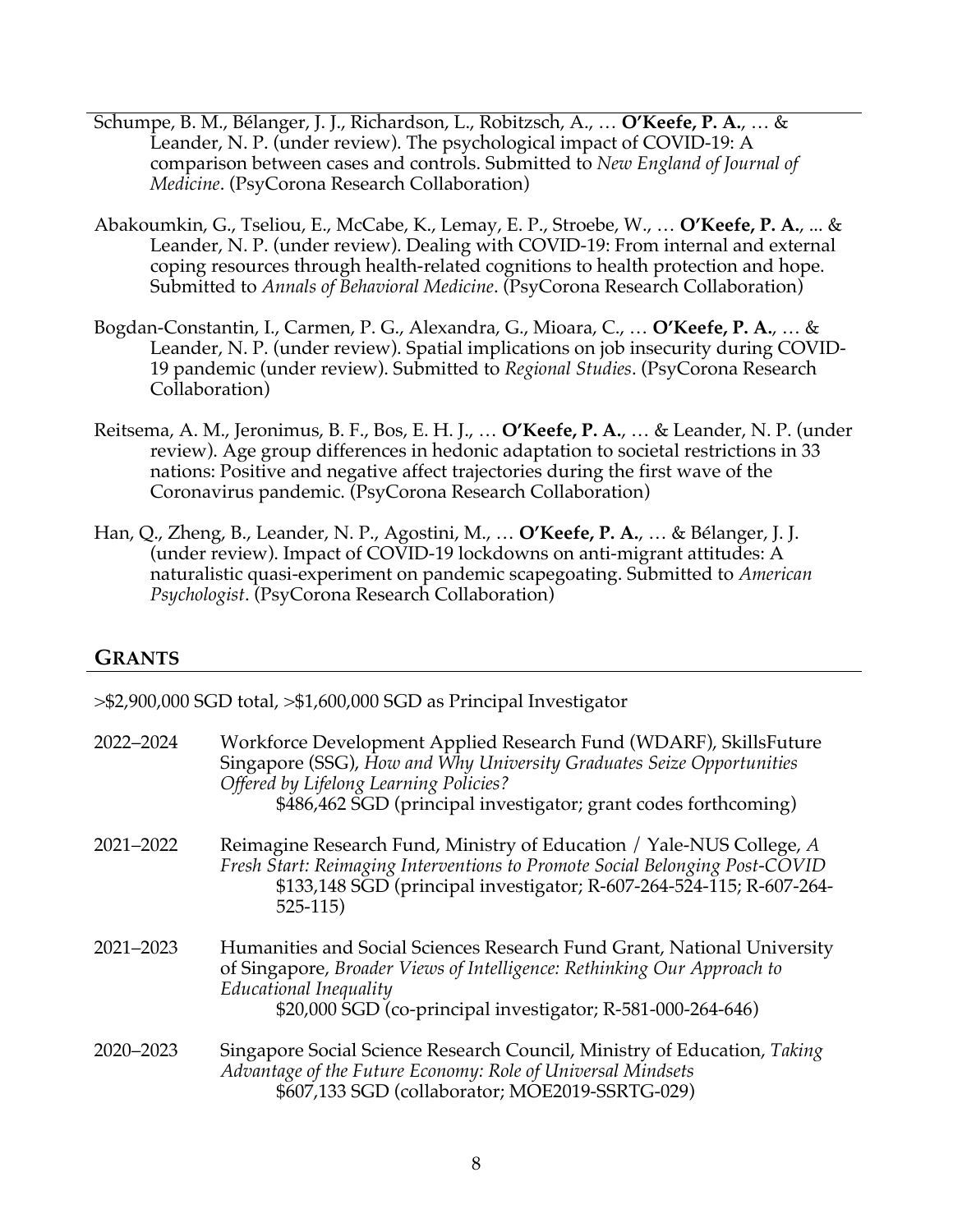| 2020-2021 | Chinese Research Programme, Yale-NUS College, Does a Growth Mindset of<br>Interest Boost STEM Interest in Chinese Singaporeans?<br>\$150,700 SGD (principal investigator; R-607-264-446-651)                                                                                      |
|-----------|-----------------------------------------------------------------------------------------------------------------------------------------------------------------------------------------------------------------------------------------------------------------------------------|
| 2019-2021 | <b>Chinese Research Council</b><br>\$6,300 SGD (principal investigator; N-607-003-127-001)                                                                                                                                                                                        |
| 2019-2020 | Institutional Bridging Grant, Yale-NUS College, A Growth Mindset of Interest<br>Improves Academic Outcomes<br>\$99,960 SGD (principal investigator; R-607-000-397-115)                                                                                                            |
| 2019-2021 | Pocket Grant, Yale-NUS Chinese Research Programme, Yale-NUS College,<br>Do Chinese Singaporeans Value Passions Differently than Americans?<br>\$5,000 SGD (principal investigator; R-607-264-408-651)                                                                             |
| 2018-2021 | Research Chair, University of Quebec, Montreal, Gender Equality in Schools<br>\$105,000 CAN (collaborator)                                                                                                                                                                        |
| 2018-2019 | Seed Grant, Institute for Application of Learning Sciences and Educational<br>Technology (ALSET), National University of Singapore, Promoting Student<br>Performance and Motivation with a Growth Mindset of Interest<br>\$11,550 SGD (principal investigator, R-607-000-382-133) |
| 2018-2019 | Teaching Innovation Grant, Promoting A Growth Mindset of Interest and<br>Intelligence Among Yale-NUS College Students<br>\$4,250 SGD (principal investigator, C-607-271-024-001)                                                                                                  |
| 2017-2020 | Singapore Social Science Research Council, Influence of Social Motivations on<br>Cultural Learning, Adjustment, and Integration<br>\$576,782 SGD (collaborator)                                                                                                                   |
| 2017-2019 | Academies Fund, National Institute of Education, Promoting Academic<br>Interests in Junior College Students Through a Growth Mindset<br>\$250,000 SGD (principal investigator, R-607-000-314-592)                                                                                 |
| 2017-2019 | Tertiary Education Research Fund, Ministry of Education, <i>Promoting Student</i><br>Performance & Motivation with A Growth Mindset of Interest<br>\$212,858 SGD (principal investigator, R-607-000-312-116, R-607-E00-<br>$312 - 116$                                            |
| 2016-2018 | Humanities and Social Sciences Research Fund Grant, National University<br>of Singapore, Promoting Innovation and Motivation with a Growth Mindset of<br>Interest<br>\$39,983 SGD (principal investigator, R-607-264-253-646)                                                     |
| 2014-2018 | Institutional Grant, Yale-NUS College, Mindsets and Motivation<br>\$75,000 SGD (principal investigator, R-607-264-209-121)                                                                                                                                                        |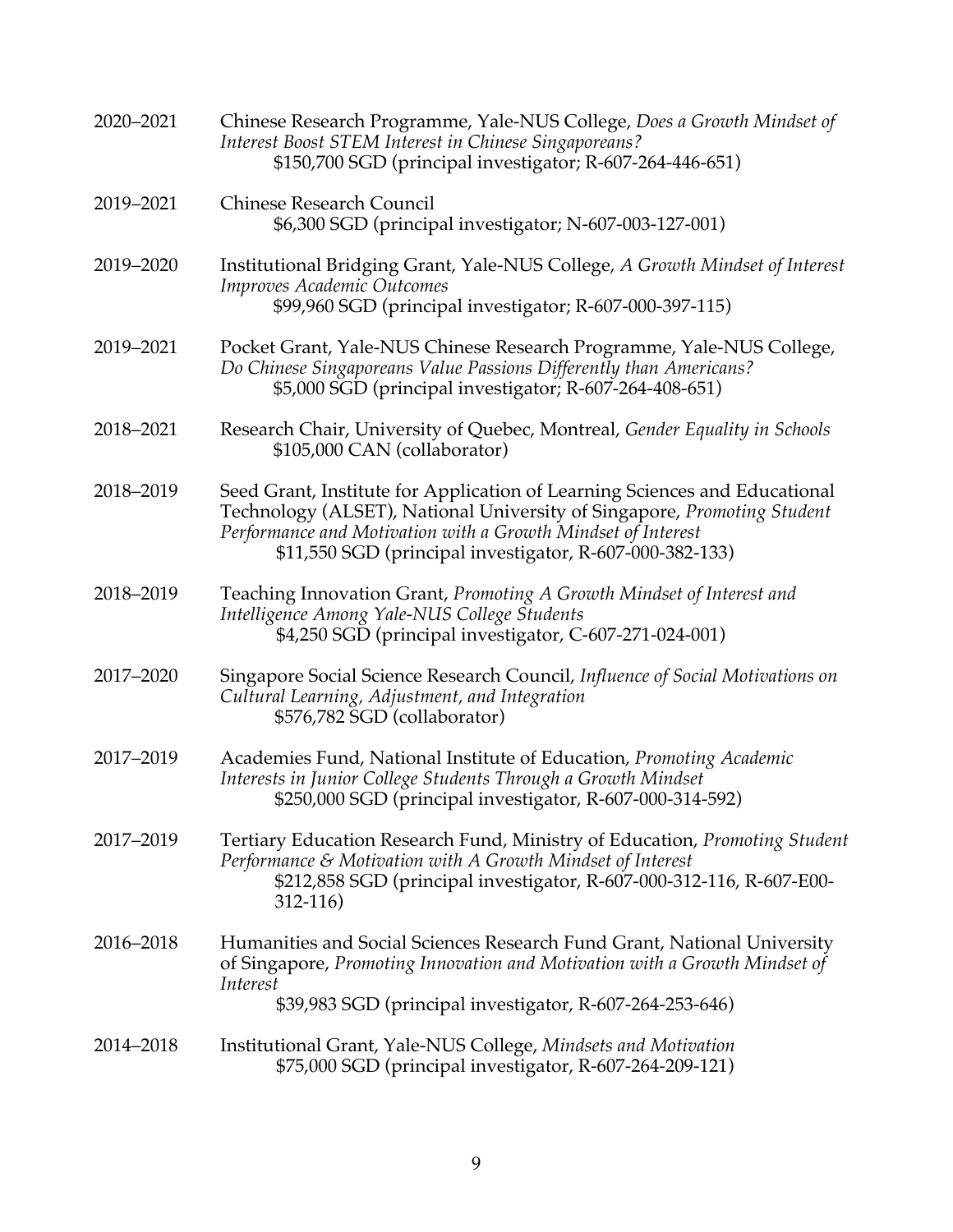| 2011-2014 | Ruth L. Kirschstein National Research Service Award (NRSA) for Individual<br>Postdoctoral Fellows, National Institute of Child and Human Development,<br>National Institutes of Health, Implicit Theories and Context: Optimizing<br>Motivation, Achievement, and Well-being<br>\$154,530 USD (principal investigator, F32-HD062185) |
|-----------|--------------------------------------------------------------------------------------------------------------------------------------------------------------------------------------------------------------------------------------------------------------------------------------------------------------------------------------|
| 2010-2012 | University Grants Council Targets of Opportunity Grant, Hong Kong<br>University of Science and Technology, When and Why Do Marketing Efforts<br>Intended to Influence Consumers Automatically Backfire?<br>\$160,000 HKD (co-investigator, RPC10BM07)                                                                                |
| 2004-2006 | Seed Grant, National Institute on Drug Abuse, Approaching Goals and<br>Avoiding Temptations<br>\$10,000 USD (co-investigator)                                                                                                                                                                                                        |

#### **CHAIRED SYMPOSIA**

#### † advisee

- **O'Keefe, P. A.** (2018, August). *Advancements in Self-Determination Theory*. Presenters: Kristjan K. Stefansson, Wieke van der Goot, Kim Stroet, and Emily Rosenzweig. Symposium held at the biannual meeting of the International Conference on Motivation, Aarhus, Denmark.
- **O'Keefe, P. A.** (2018, May). *Interventions with Impact: Increasing Health Behaviors, Academic Interest, and Achievement by Changing Beliefs*. Presenters: Alia Crum, David Yeager, Judith M. Harackiewicz, and Paul A. O'Keefe. Symposium held at the annual meeting of the Association for Psychological Science, San Francisco, CA.
- Kim, E.† & **O'Keefe, P. A.** (2018, May). *Mindsets That Promote Well-being and Reduce Health-Related Stigmatization*. Presenters: Hans S. Shroder, David Valentiner, Emily Kim, and Crystal L. Hoyt. Symposium held at the annual meeting of the Association for Psychological Science, San Francisco, CA.
- **O'Keefe, P. A.** & Savani, K. (2016, May). *It's All In Your Head: Mindsets That Facilitate Goal Pursuit*. Presenters: Paul A. O'Keefe, Krishna Savani, Christopher Bryan, Timur Sevincer, and Hae Yeon Lee. Symposium held at the annual meeting of the Association for Psychological Science, Chicago, IL.
- **O'Keefe, P. A.** (2014, February). *Interest: From spark to passion*. Presenters: Judith M. Harackiewicz, Chris S. Hulleman, Paul A. O'Keefe, and Robert J. Vallerand. Symposium held at the annual meeting of the Society of Personality and Social Psychology, Austin, TX.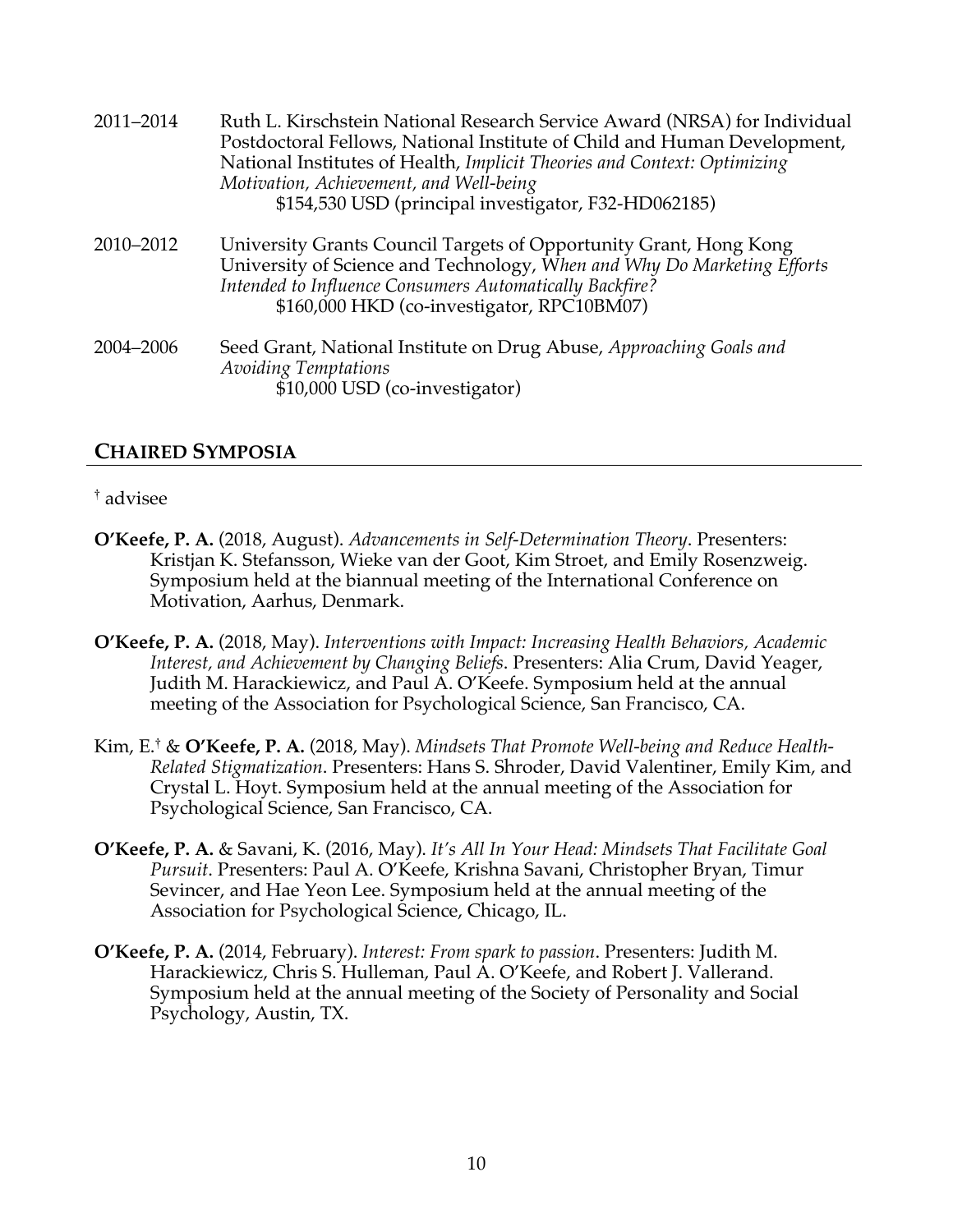- **O'Keefe, P. A.** & Plante, I. (2011, April). *Developments in interest theory and research*. Presenters: Suzanne Hidi, Paul A. O'Keefe, Isabelle Plante, and Carol Sansone. Discussant: K. Ann Renninger. Symposium held at the annual meeting of the American Educational Research Association, New Orleans, LA.
- **O'Keefe, P. A.** (2011, January). *How fit facilitates: Motivational benefits of matching person and context*. Presenters: Judith M. Harackiewicz, E. Tory Higgins, Paul A. O'Keefe, and Justin Storbeck. Symposium held at the annual meeting of the Society of Personality and Social Psychology, San Antonio, TX.

## **SELECTED PRESENTATIONS**

† advisee

#### **Conference and Invitation**

- **O'Keefe, P. A.** (2022, date TDB). *A growth theory of opportunity predicts re-employment 5 months later.* Invited talk at CREATE, Steinhardt, New York University, New York, NY.
- **O'Keefe, P. A.** (2022, date TDB). *Theories of opportunity in an unjust world.* Invited colloquium at the Department of Psychology, Wayne State University, Detroit, MI.
- **O'Keefe, P. A.**, Horberg, E. J., † Dweck, C. S., & Walton, G. M. (2022, August). *A Brief Intervention Portraying Interests as Developed, Not Fixed, Raises STEM Interest and Grades*. Paper accepted for presentation at the biannual meeting of the International Conference on Motivation, Dresden, Germany.
- **O'Keefe, P. A.** (2022, January 12). *Should you 'find' or develop your work passion?* Invited keynote at Prudential PLC. Singapore.
- **O'Keefe, P. A.** (2021, October 15). *Interest mindsets: Why they matter for performance and creativity*. Invited talk for the social psychology speaker series, Duke University, Durham, NC.
- **O'Keefe, P. A.**, Horberg, E. J., † Dweck, C. S., & Walton, G. M. (2020, September). *A Brief Intervention Portraying Interests as Developed, Not Fixed, Raises STEM Interest and Grades*. Paper accepted for presentation at the biannual meeting of the International Conference on Motivation, Dresden, Germany. (Conference cancelled due to COVID-19 pandemic)
- **O'Keefe, P. A.**, Horberg, E. J.,† Sabherwal, A.,† Ibasco, G.,† & Zainal, A.† (2020, April). *A growth theory of interest enhances integrative thinking that bridges the arts and sciences*. Paper accepted for presentation at the annual meeting of the American Educational Research Association, San Francisco, CA. (Conference cancelled due to COVID-19 pandemic)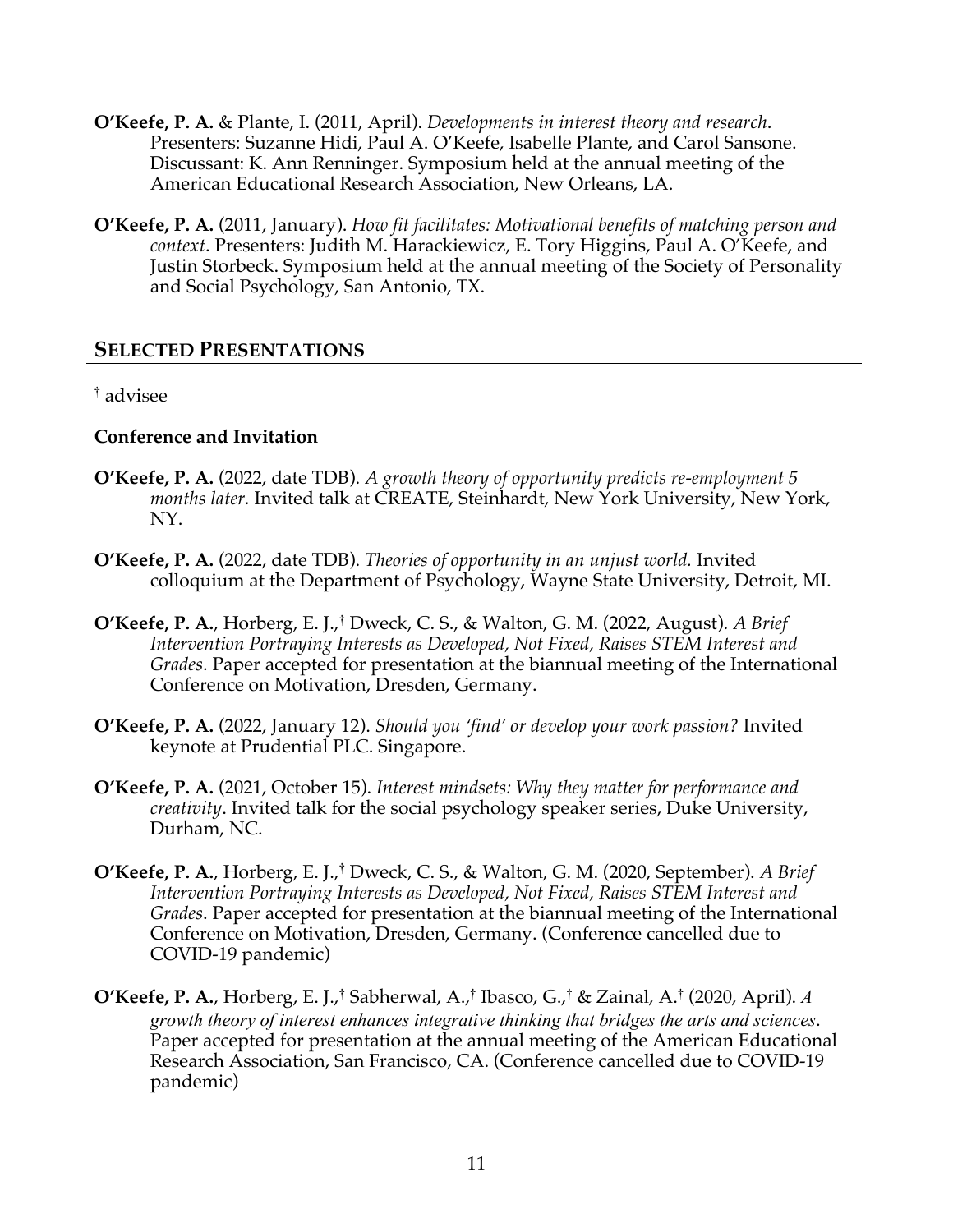- **O'Keefe, P. A.**, Horberg, E. J.,† & Sabherwal, A.† (2019, May). *Transcending boundaries: How a growth theory of interest promotes interdisciplinarity*. Paper presented at the annual meeting of the Association for Psychological Science, Washington, D.C.
- **O'Keefe, P. A.** (2019, March). *A Brief Intervention Portraying Interests as Cultivated—Not Fixed—has Enduring Benefits for Math Interest*. Invited talk at the Mindsets and Organisational Transformation Conference, London Business School, London, UK.
- **O'Keefe, P. A.** (2018, November). *The Benefits of Viewing Interests as Developed, Not Fixed*. Invited talk at the University of Quebec, Montreal Department of Psychology, CRC Lecture Series, Montreal, Quebec, Canada.
- **O'Keefe, P. A.** (2018, November). *A Growth-Theory Intervention Boosts and Sustains Interest Two Years Later*. Invited talk at the University of Quebec, Montreal Department of Education, Montreal, Quebec, Canada.
- **O'Keefe, P. A.** (2018, September). *A brief implicit theory intervention increases and sustains interest and learning in math among liberal arts students*. Invited talk and panel discussion at the Ministry of Education, Singapore.
- **O'Keefe, P. A.**, Horberg, E. J.,† Dweck, C. S., & Walton, G. M. (2018, August). *Developing new academic interests in college by promoting a growth theory of interest*. Paper presented at the biannual meeting of the International Conference on Motivation, Aarhus, Denmark.
- **O'Keefe, P. A.**, Horberg, E. J.,† Dweck, C. S., Walton, G. M. (2018, May). *A brief implicit theory intervention increases interest and learning in math*. Paper presented at the annual meeting of the Association for Psychological Science, San Francisco, CA.
- **O'Keefe, P. A.**, Lee, F., & Dweck, C. S. (2018, May). *Implicit theories of opportunity: When opportunity fails to knock, keep waiting or build a door?* Paper presented at the annual meeting of the Society for the Study of Motivation, San Francisco, CA.
- Sabherwal, A.,† Zainal, A.,† & **O'Keefe, P. A.** (2017, June). Interest mindsets: Examining the mindset of innovation. Paper presented at the annual Singapore Conference on Applied Psychology, Singapore, Singapore.
- **O'Keefe, P. A.**, Lee, F., & Dweck, C. S. (2017, January). *Implicit theories of opportunity*. Paper presented at the annual meeting of the Society for Personality and Social Psychology, San Antonio, TX.
- **O'Keefe, P. A.** (2016, August). *Implicit theories of interest*. Paper presented at the biannual meeting of the International Conference on Motivation, Thessaloniki, Greece.
- **O'Keefe, P. A.**, Lee, F., & Dweck, C. S. (2016, May). *Implicit theories of opportunity*. Paper presented at the annual meeting of the Association for Psychological Science, Chicago, IL.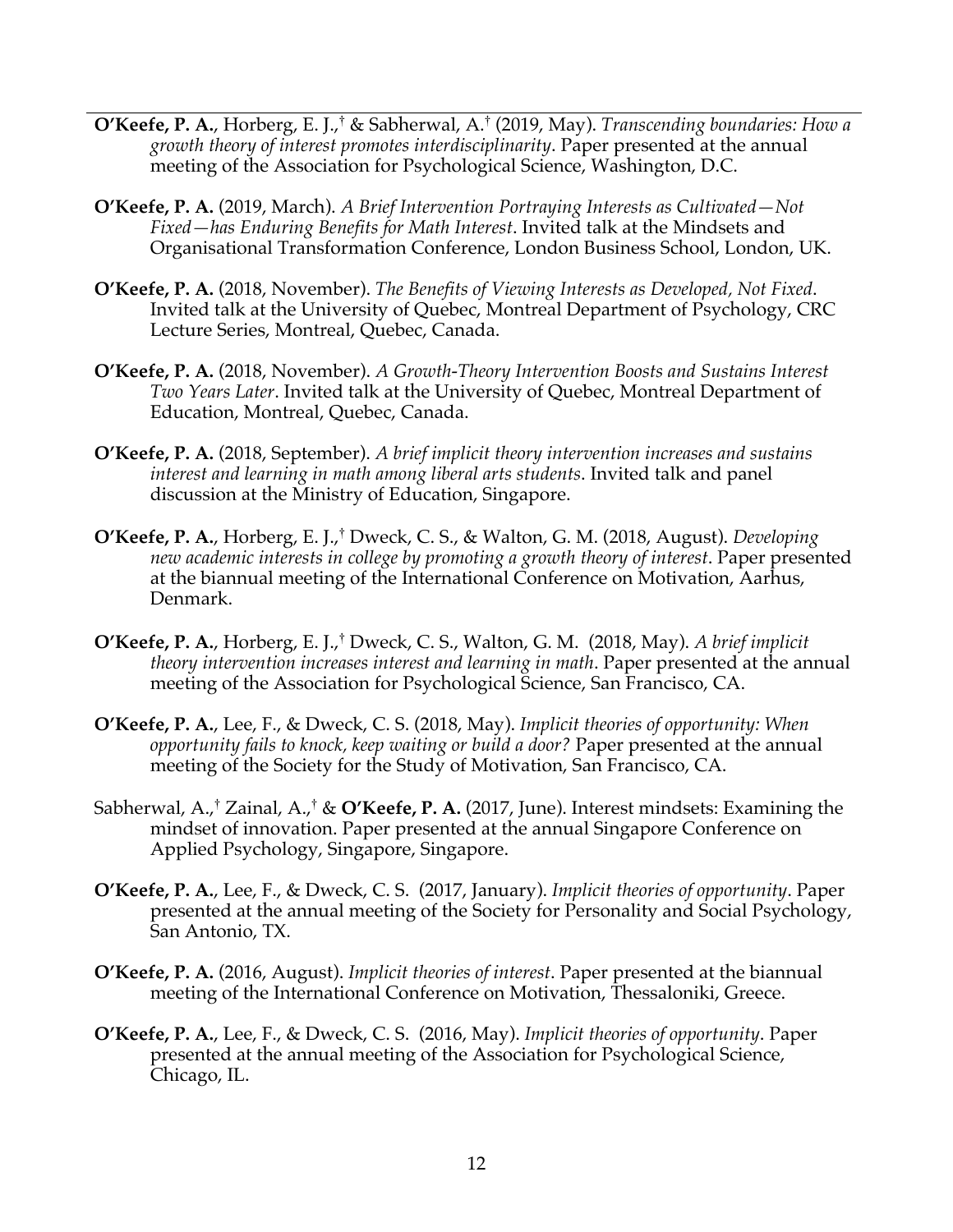- **O'Keefe, P. A.** (2015, August). *Implicit theories of interest*. Paper presented at the annual meeting of the Academy of Management, Vancouver, BC (showcased symposium).
- **O'Keefe, P. A.** (2015, May). *The role of interest in optimizing engagement*. Paper presented at the annual meeting of the Association for Psychological Science, New York, NY.
- **O'Keefe, P. A.** (2015, March). *Implicit theories of interest*. Invited presentation at the Department of Psychology, National University of Singapore.
- **O'Keefe, P. A.** (2015, March). *Interest: Its role in optimal engagement and how it develops*. Invited presentation at the National University of Singapore Business School.
- Plass, J. L., **O'Keefe, P. A.**, Homer, B. D., Biles, M., & Frye, J. (2014, April). *Badges in Games for Learning and their Motivational and Cognitive Impact*. Paper presented at the annual meeting of the American Educational Research Association, Philadelphia, PA.
- **O'Keefe, P. A.** (2014, March). *Optimizing motivation through interest*. Invited presentation at Fordham University, Graduate School of Business, New York, NY.
- **O'Keefe, P. A.**, Dweck, C. S., & Walton, G. M. (2014, February). *Implicit theories of interest*. Paper presented at the annual meeting of the Society of Personality and Social Psychology, Austin, TX.
- **O'Keefe, P. A.** (2013, December). *Optimizing motivation through interest*. Invited presentation at Waterloo University, Department of Management Sciences, Waterloo, CA.
- **O'Keefe, P. A.** (2013, September). *Interventions with impact: Fostering academic growth and combating negative stereotypes*. Invited presentation at the Southern Illinois University School of Medicine, Springfield, IL.
- **O'Keefe, P. A.**, Milne, C., Homer, B. D., Hayward, E., & Plass, J. L. (2012, April). *Learning from Multiple Representations in Chemistry Simulations: The Effect of Fixation Transitions on Learning Outcomes*. Paper presented at the annual meeting of the American Educational Research Association, Vancouver, British Columbia.
- **O'Keefe, P. A.**, & Linnenbrink-Garcia, L. (2011, April). *Interest and the optimization of selfregulatory resources*. Paper presented at the annual meeting of the American Educational Research Association, New Orleans, LA.
- Plass, J. L., **O'Keefe, P. A.**, Homer, B. D., Hayward, E., Stein, M. & Perlin, K. (2011, April). *Motivational and educational outcomes associated with solo, competitive, and collaborative game play*. Paper presented at the annual meeting of the American Educational Research Association, New Orleans, LA.
- Linnenbrink-Garcia, L., Middleton, M., Ciani, K. D., Easter, M. A., & **O'Keefe, P. A.** (2011, April). *The strength of the relation between performance-approach and performanceavoidance goal orientations: Theoretical, practical, and methodological implications*. Paper presented at the annual meeting of the American Educational Research Association, New Orleans, LA.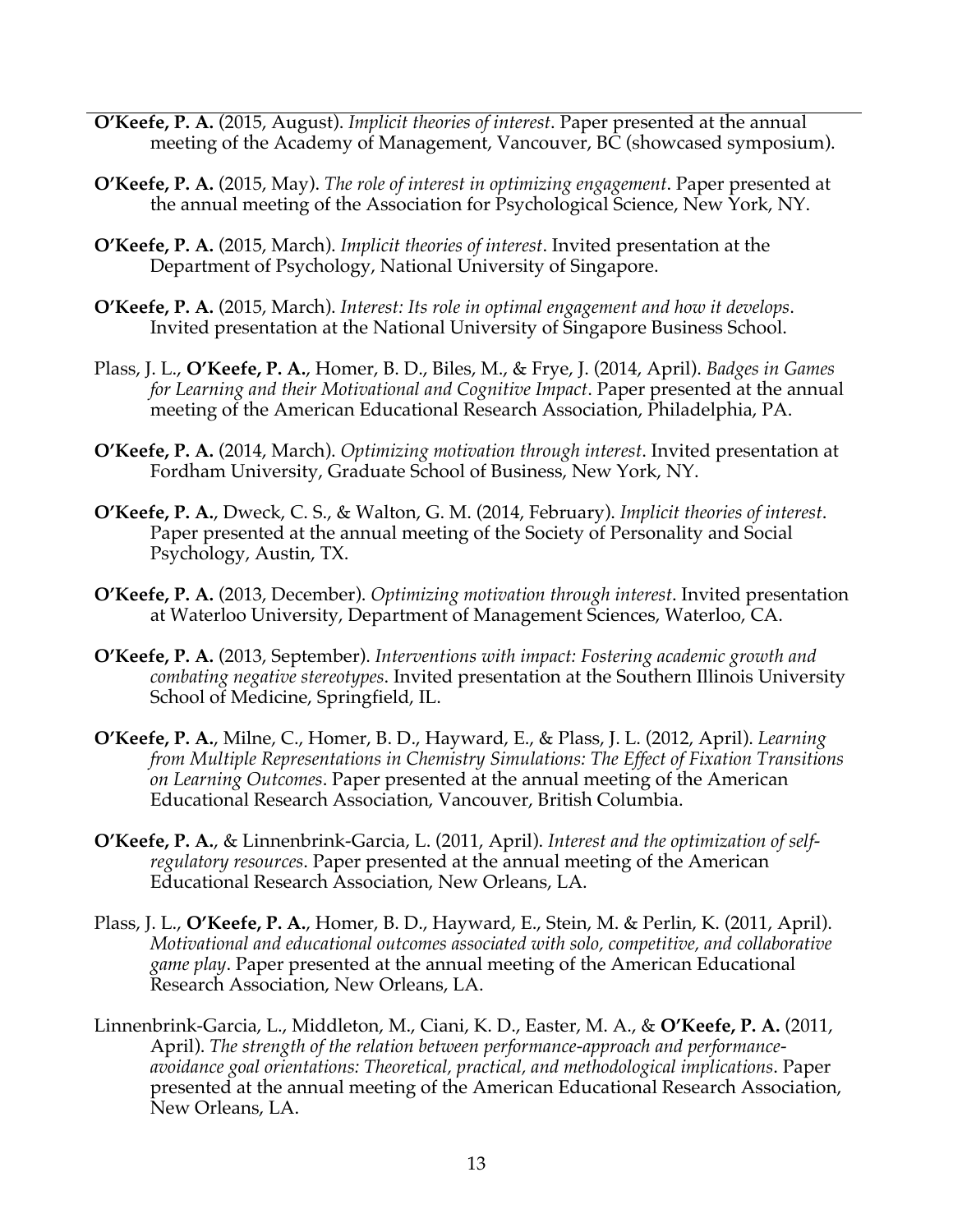- **O'Keefe, P. A.**, Dweck, C. S., Shah, J. Y., & Linnenbrink-Garcia, L. (2011, January). *The situational adaptiveness of implicit theories of intelligence*. Paper presented at the annual meeting of the Society of Personality and Social Psychology, San Antonio, TX.
- **O'Keefe, P. A.** & Dweck, C. S. (2010, December). *Beliefs about intelligence: Self-evaluation and self-protection*. Paper presented at the International Society of Intelligence Research, Alexandria, VA.
- **O'Keefe, P. A.** (2010, February). *Theories of intelligence and situational self-regulatory depletion*. Presented in the E. Tory Higgins Laboratory, Department of Psychology, Columbia University, New York, NY.
- **O'Keefe, P. A.** (2010, January). *A new look at implicit theories of intelligence and their instrumentality*. Presented at the Social Psychology Speaker Series, Department of Psychology, Columbia University, New York, NY.
- **O'Keefe, P. A.** (2009, June). *The situational adaptiveness of implicit theories of intelligence and achievement goal orientations*. Invited presentation at Carnegie Mellon University, PSLC, Pittsburgh, PA.
- **O'Keefe, P. A.** (2009, June). *The facilitation of fit: Interactive effects of achievement goal orientations and environmental goal structures*. Invited presentation at Syracuse University, Department of Psychology, Syracuse, NY.
- **O'Keefe, P. A.** (2009, June). *The facilitation of fit: Interactive effects of achievement goal orientations and environmental goal structures*. Invited presentation at Brandeis University, Department of Psychology, Waltham, MA.
- **O'Keefe, P. A.** (2009, November). *The experience of implicit theories of intelligence*. Presented at the Electronic Communication and Technology Speaker Series, Steinhardt School of Culture, Education, and Human Development, New York University, New York, NY.
- **O'Keefe, P. A.** (2009, November). *Reassessing the utility of entity and incremental theories of intelligence*. Paper presented at the Social Psychology Speaker Series, Department of Psychology, New York University, New York, NY.
- **O'Keefe, P. A.**, Messersmith, E. E., & Linnenbrink-Garcia, L. (2009, April). *The facilitation of fit: Interactive effects of achievement goal orientations and classroom goal structures*. Paper presented at the annual meeting of the American Education Research Association, San Diego, CA.

#### **Poster**

**O'Keefe, P. A.**, Dweck, C. S., & Walton, G. (2013, January). *Implicit theories of interest*. Poster presented at the Society of Personality and Social Psychology, New Orleans, LA.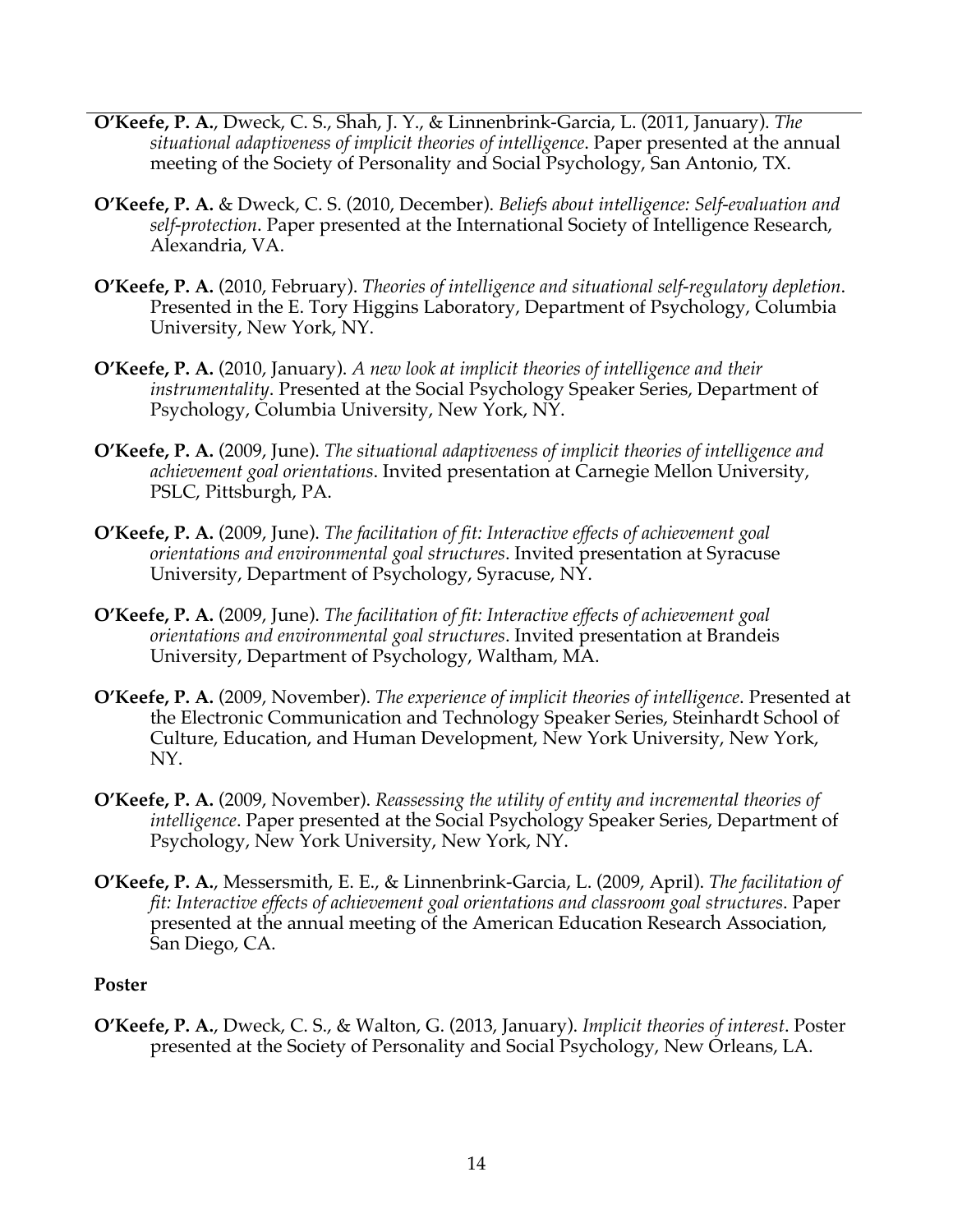- Plante, I., & **O'Keefe, P. A.** (2010, May). *The relation among achievement goal and expectancyvalue variables in predicting course grades and career intentions*. Poster presented at the American Educational Research Association, Denver, CO.
- **O'Keefe, P. A.**, Ben-Eliyahu, A., & Linnenbrink-Garcia, L. (2010, January). *Shaping achievement goal orientations in a mastery-structured environment: An examination of concomitant changes in related contingencies of self-worth and interest*. Poster presented at the Society of Personality and Social Psychology, Las Vegas, NV.
- **O'Keefe, P. A.**, & Linnenbrink-Garcia, L. (2009, February). *Interest as a non-depleting cognitive process*. Poster presented at the annual meeting of the Society of Personality and Social Psychology, Tampa, FL.
- **O'Keefe, P. A.**, Ben-Eliyahu, A., & Linnenbrink-Garcia, L. (2008, March). *Effects of a mastery learning environment on achievement goals and self-worth: A multiphase study*. Poster presented at the American Educational Research Association, New York, NY.
- **O'Keefe, P. A.**, & Shah, J. Y. (2008, February). *Towards a dynamic self-theories model: Mechanisms for the perseveration and modification of ability beliefs*. Poster presented at the annual meeting of the Society of Personality and Social Psychology, Albuquerque, NM.
- **O'Keefe, P. A.**, & Shah, J. Y. (2007, February). *Goal attainment and motivation: The influence of the number of available means*. Poster presented at the annual meeting of the Society of Personality and Social Psychology, Memphis, TN.
- **O'Keefe, P. A.**, & Shah, J. Y. (2006, January). *Achievement motivation and the implicit avoidance of temptations*. Poster presented at the annual meeting of the Society of Personality and Social Psychology, Palm Springs, CA.

# **DOCTORAL THESIS AND QUALIFYING EXAM COMMITTEES**

- Li Ying (Department of Psychology, National University of Singapore, Ph.D. candidate, 2022)
- Ong Xiang Ling (Department of Psychology, National University of Singapore, Ph.D. completed 2020)

## **RESEARCH ADVISING**

#### **Senior Research Fellow**

• E. J. Horberg, Ph.D. (2016–present), Yale-NUS College

## **Postdoctoral Fellow**

- Emily Kim, Ph.D. (2017–2018)
	- o Assistant Professor of Psychology, Ajou University, South Korea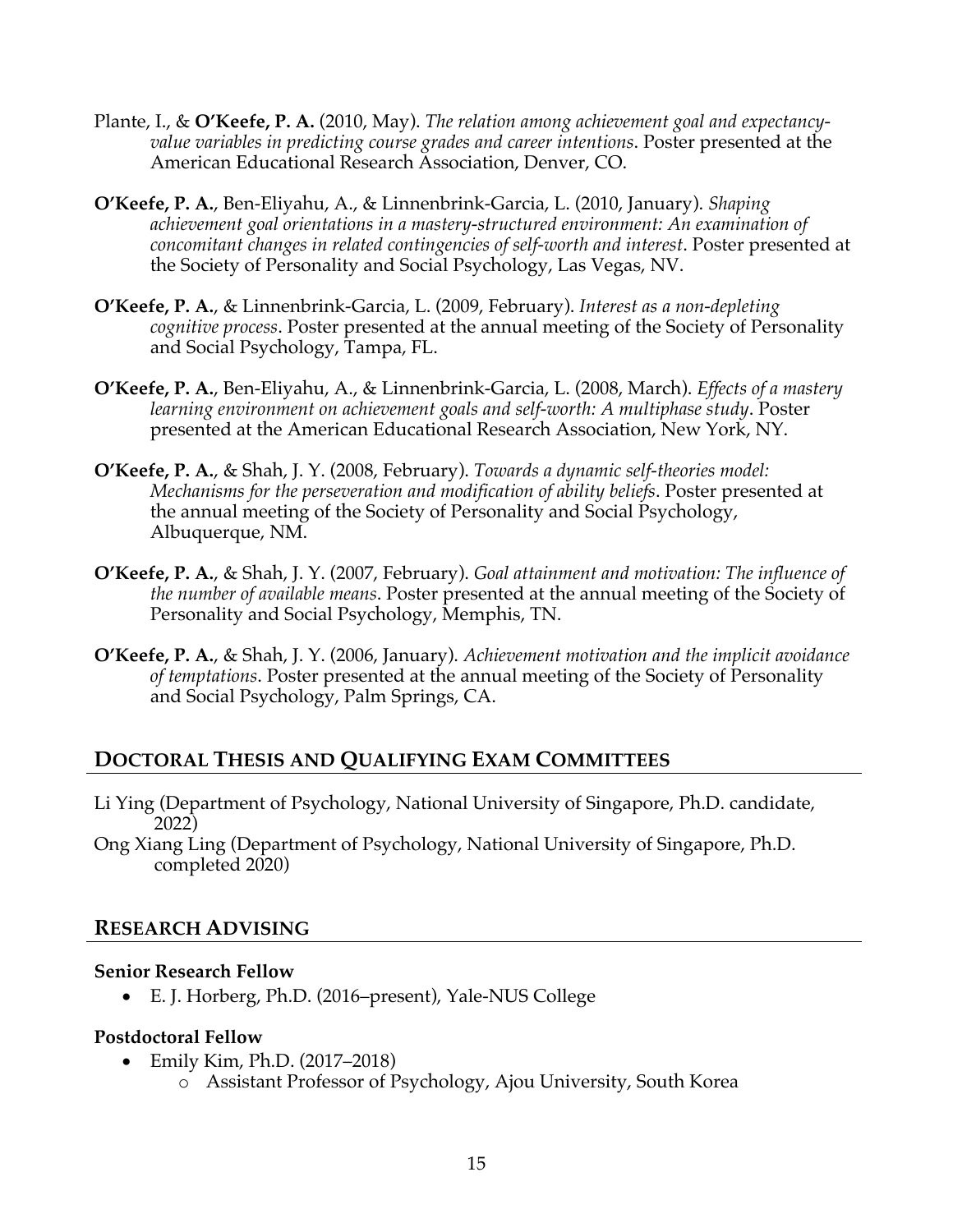## **Master's Fellow**

- Lim Chun Hui, M.A. (2018–present)
	- o Current researcher at the Department of Psychology, NUS
	- o Accepted into the social psychology Ph.D. program at Stanford University
- Rebecca Reidmayer, M.Sc. (2017)
	- o Consultant, Boston Consulting Group

#### **Undergraduate Research Assistants and Capstone Advisees**

- Lee Yun See Crystal (2015), Research Assistant
	- o Research Assistant, Yale-NUS College
- Lim Chu Hsien (2015), Research Assistant
	- o M.D. student at Duke-NUS Medical School
- Bernie Chen (2015), Research Assistant
	- o Summer Research Program Fellow and advisee
		- o Senior Business Analyst at Kearney
- Peter Ooi Teik Aun (2015), Research Assistant
	- o Associate at Blackpeak
- Daryl Tan (2015), Research Assistant
	- o Research Assistant
- Erin Yumei (2015), Research Coordinator
	- o Associate, Milken Institute
	- Yan Lin Ho (2015), Research Assistant
		- o Management Associate, Institute of Mental Health, Singapore
- Xiao Hui Ng (2015–2016; NUS Psychology Department), capstone advisee (coadvised with Lile Jia)
- Ryan Mak (2016), Visiting Research Assistant from University of Michigan
	- o People Experience Lead, Global Consumer Bank Compensation at Citi
- Adlin Zainal (2016–2017), Research Assistant and co-author o Research Assistant, INSEAD, Singapore campus
- Anandita Sabherwal (2016–2018), Research Assistant, co-author, and capstone advisee
	- o Recipient of the Yale-NUS best capstone award
	- o Summer Research Program Fellow and advisee
	- o MPhil in social psychology, Cambridge University
	- o Ph.D. candidate, London School of Economics and Political Science
- Gabrielle Ibasco (2016–2018), Research Assistant, co-author, and capstone advisee
	- o Recipient of the Yale-NUS best capstone award
	- o Summer Research Program Fellow and advisee
	- o Research Assistant, Nanyang Technological University
	- o Accepted into the social psychology Ph.D. at the University of British Columbia
- Christabelle Ong (2019–2020), capstone advisee
	- o M.P.H. in Public Health, Yale University
- Kanako Sugawara (2019–2020), capstone advisee
	- o Trust and Safety Agent, Twitter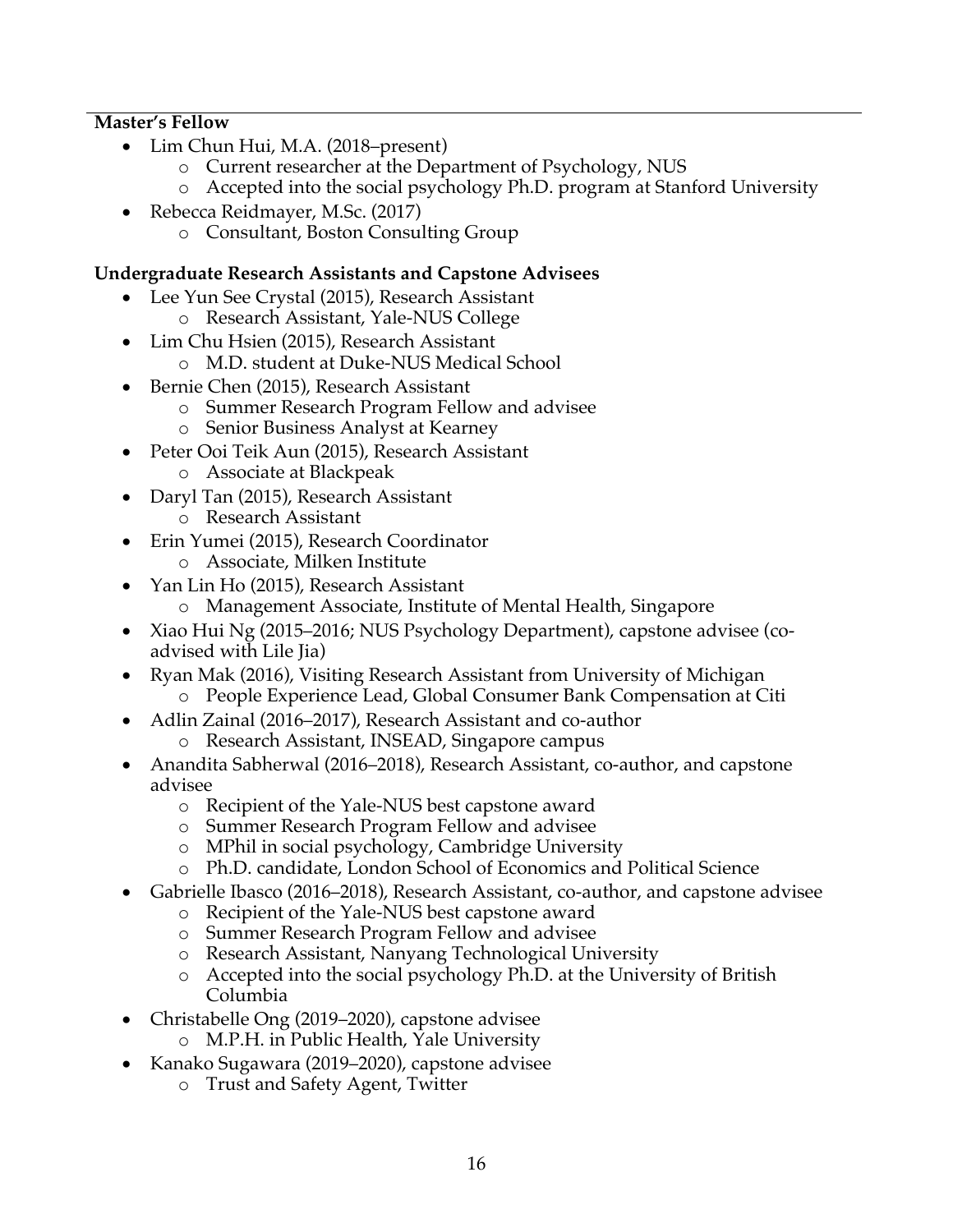- Erica Fang (2019–2020), Research Assistant and capstone advisee
	- o Summer Research Program Fellow and advisee
	- o Recent Yale-NUS College graduate
- Tng Pei Ling (2020–2021), capstone advisee
	- o Recent Yale-NUS graduate
- Zhenglong Wong (2020–2021), Research Assistant and capstone advisee o Recent Yale-NUS graduate
- May Wang (2021), Research advisee
	- o Summer Research Program Fellow and advisee
- Jannell Job (2021–2022), capstone advisee
- Nisha Selwyn (2021–2022), capstone advisee
- Amrita Kaur Dhillon (2021–2022), capstone advisee
- Hun Kang (2021–2022), capstone advisee
	- o M.P.H. candidate in Public Health at Yale University

# **MEDIA COVERAGE**

My research has been featured in numerous popular books and media outlets, including:

*The New York Times*, *Washington Post*, *The Atlantic*, *Harvard Business Review*, *BBC*, *Forbes*, *ABC Australia*, *CTV News* (Canada), *CBC Radio* (Canada), *Scientific American*, *Newsweek*, *CNBC*, *Inside Higher Education*, *VICE*, *Quartz*, *Channel NewsAsia (CNA)*, *Entrepreneur*, *Inc.*, *Psychology Today*, *Business Insider*, *ELLE*, *Medium*, *Times Higher Education*, *Women's Health*, *World Economic Forum*, *MSN Money*, *WGN Chicago*, *Big Think*, *The Financial Times*, *Huffington Post*, *The Times of India*, *The Straits Times*, and *Yahoo! Finance* An abridged list of coverage can be found at http://mindsets-andmotivation-lab.commons.yale-nus.edu.sg/in-the-news

# **FELLOWSHIPS AND AWARDS**

| $2021 -$ | Fellow, Society of Experimental Social Psychology (SESP)                                         |
|----------|--------------------------------------------------------------------------------------------------|
| 2021     | Finalist, Early Career Teaching Award, Yale-NUS College                                          |
| 2020     | Finalist, Early Career Teaching Award, Yale-NUS College                                          |
| 2017     | Nominated, Early Career Researcher Award, Yale-NUS College / National<br>University of Singapore |
| 2017     | Diversity Mentor, Society for Personality and Social Psychology                                  |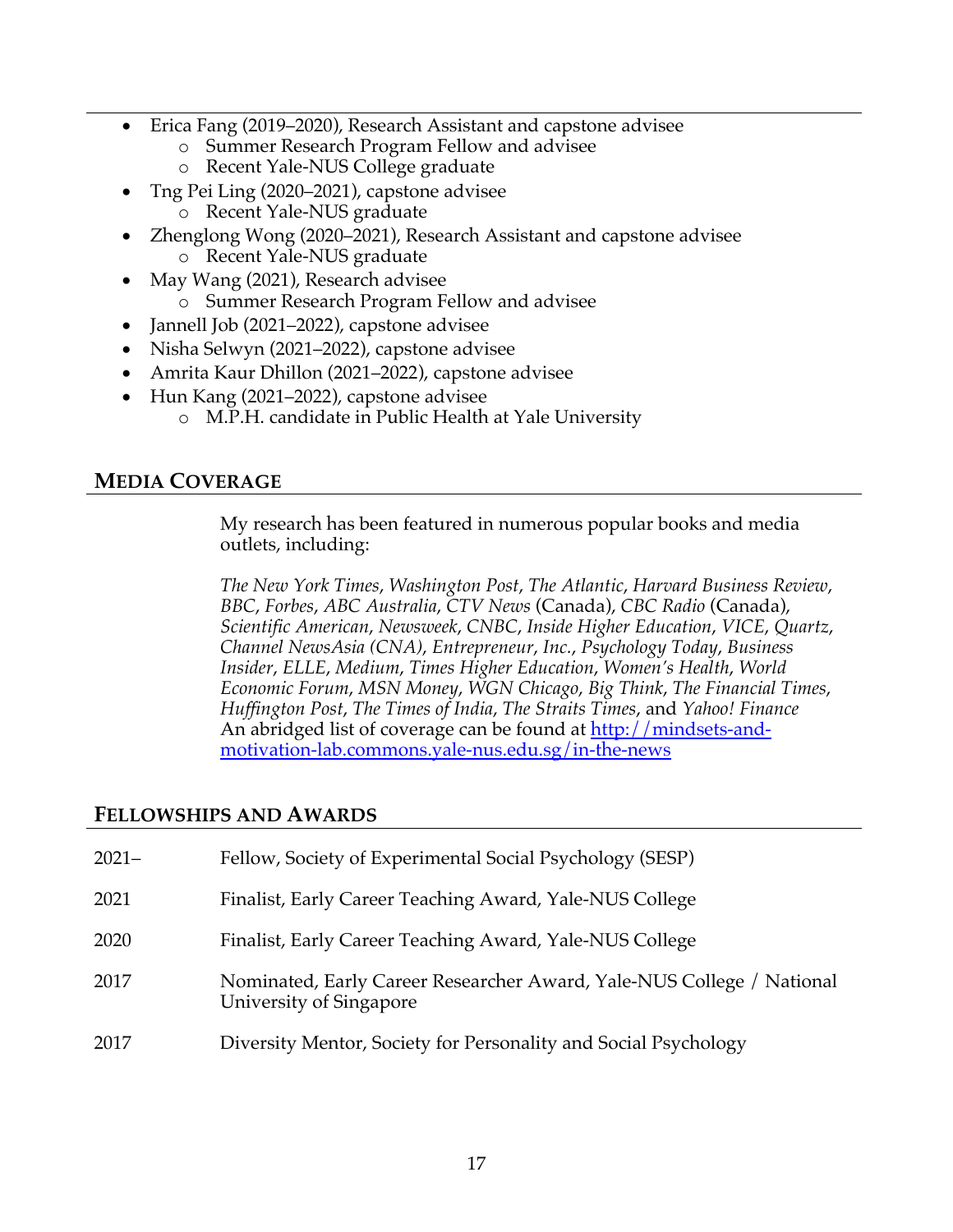| 2011-2014 | Ruth L. Kirschstein National Research Service Award (NRSA) for Individual<br>Postdoctoral Fellows, National Institute of Child and Human Development,<br>National Institutes of Health |
|-----------|----------------------------------------------------------------------------------------------------------------------------------------------------------------------------------------|
| 2009-2011 | Interdisciplinary Postdoctoral Research Training (IPoRT) Fellowship in the<br><b>Educational Sciences, Institute of Educational Sciences</b>                                           |
| 2009      | Vertical Integration Fellowship, Duke University                                                                                                                                       |
| 2009      | Motivation SIG Graduate Student Award, American Education Research<br>Association                                                                                                      |
| 2009      | Graduate Student Travel Award, Duke University                                                                                                                                         |
| 2008      | Vertical Integration Fellowship, Duke University                                                                                                                                       |
| 2008      | James B. Duke Research Fellowship, Duke University                                                                                                                                     |
| 2008      | Motivation SIG Graduate Student Award, American Education Research<br>Association                                                                                                      |
| 2008      | Graduate Student Travel Award, Duke University                                                                                                                                         |
| 2007-2008 | Sulzberger-Levitan Social Policy Endowed Research Fellowship, Sanford<br>School of Public Policy, Duke University                                                                      |
| 2006-2007 | Spencer Foundation Education Science and Policy Fellowship                                                                                                                             |
| 2006      | Claire Hamilton Travel Award, Duke University                                                                                                                                          |
| 2005      | Claire Hamilton Travel Award, Duke University                                                                                                                                          |
| 1999-2000 | California Teachers Association Scholarship, California Teachers<br>Association                                                                                                        |
| 1998-1999 | California Alumni Leadership Scholarship, University of California,<br>Berkeley                                                                                                        |

# **TEACHING AND CURRICULUM DEVELOPMENT**

## **Yale-NUS College**

- Introductory Social Psychology (×8)
- Confronting Social Injustice with Social Psychology (×1)
- Goals and Motivation Seminar (×4)
- Social Psychology Laboratory (×4)
- Quantitative Reasoning (×1)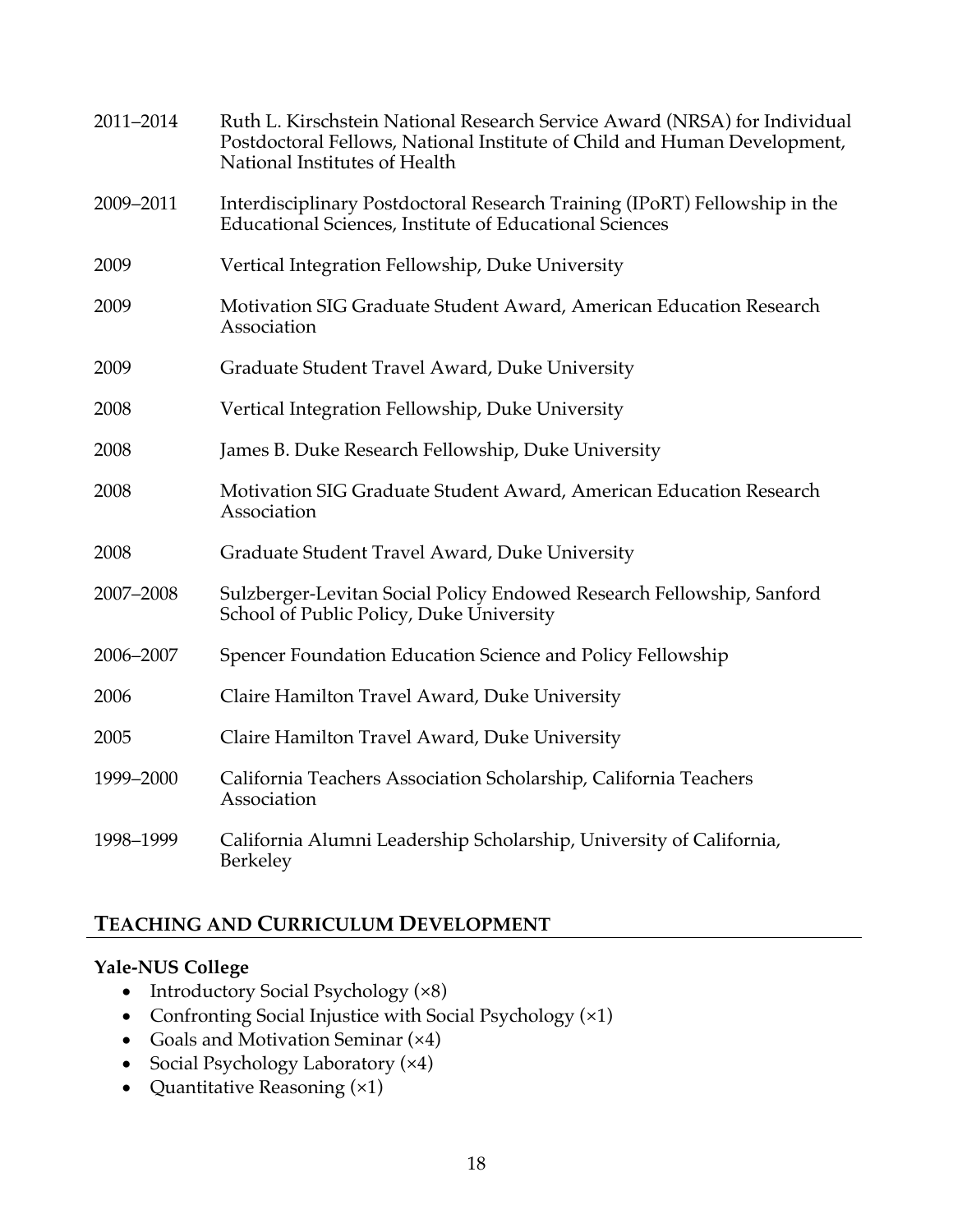- Comparative Social Inquiry (×7)
- Motivating Landscapes: A Multidisciplinary Exploration of the Complex Himalayan Terrain (2-week intensive course on motivation and Earth science taught while trekking the Annapurna Circuit in Nepal; ×1)
- Apartheid in South Africa: Understanding the Psychological and Political Mechanisms of Prejudice and Discrimination (1.5-week intensive course in Cape Town and Johannesburg; ×3)

# **Yale Centre Beijing**

• This is How Your Mind Works (6-session program on social psychology, co-taught with Paul Bloom, Ph.D., Yale University; https://centerbeijing.yale.edu/event/2021/03/how-your-mind-works)

# **New York University**

• Measuring Engagement (graduate course; co-instructor with Dr. Jan L. Plass)

**Duke University** (\*graduate student instructor)

- Introductory Psychology
- Introductory Social Psychology
- Child Observation\*
- Introductory Statistics\*
- Applied Correlation and Regression Analysis (graduate course)\*
- Social and Personality Psychology\*
- Research Methods in Social Psychology\*

# **University of Wisconsin, Madison** (\*graduate student instructor)

- Introductory Psychology\*
- Introductory Social Psychology\*
- Introductory Statistics\*

# **PROFESSIONAL SERVICE**

2021– Guest Editor, *Journal of Experimental Psychology: General*

Ad hoc

- Ad hoc *American Psychologist*<br>reviewer *Paris and America* Cosis
	- *Basic and Applied Social Psychology*
	- *Canadian Journal of Behavioural Science*
	- *Developmental Psychology*
	- *Educational Psychology*
	- *Educational Researcher*
	- *Journal of Applied Social Psychology*
- *Journal of Organizational Behavior*
- *Journal of Personality and Social Psychology*
- *Learning and Individual Differences*
- *Learning and Instruction*
- *Motivation and Emotion*
- *Organizational Behavior and Human Decision Processes*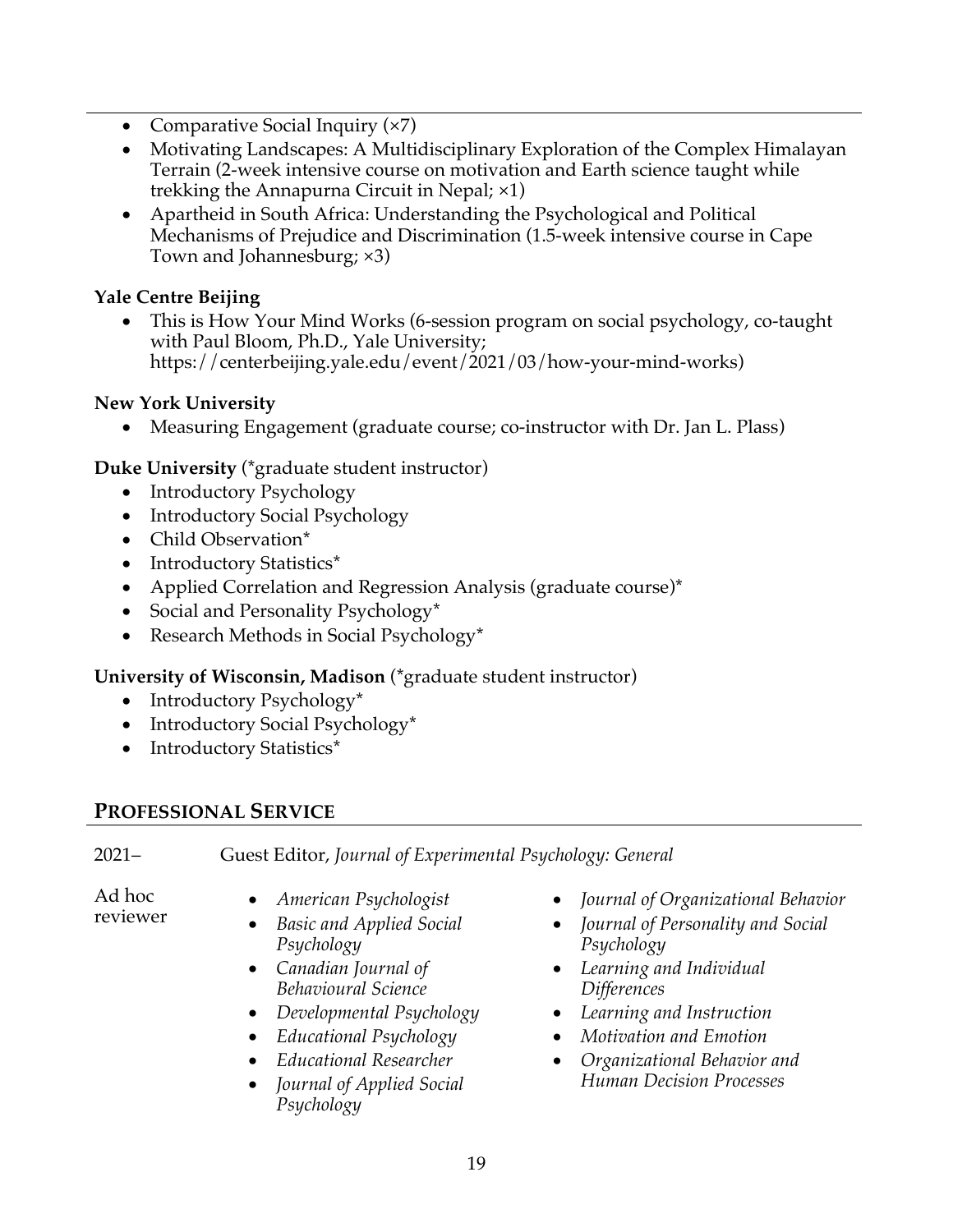|           | • Journal of Educational<br>• Personality and Social Psychology<br>Psychology<br>Bulletin<br>• Journal of Experimental<br>Psychological Review<br>$\bullet$<br>Psychology: General<br>Self and Identity<br>$\bullet$<br>• Journal of Experimental Social<br>Teaching and Learning in Medicine<br>$\bullet$<br>Psychology |
|-----------|--------------------------------------------------------------------------------------------------------------------------------------------------------------------------------------------------------------------------------------------------------------------------------------------------------------------------|
| 2022      | Internal Review Panel Member, Tertiary Education Fund Grant, National<br>University of Singapore, Singapore                                                                                                                                                                                                              |
| 2019-2021 | Committee for Faculty Affairs, Yale-NUS College                                                                                                                                                                                                                                                                          |
| 2019-2020 | Psychology Faculty Search Committee, Yale-NUS College                                                                                                                                                                                                                                                                    |
| 2018      | Head of Studies (Psychology), Yale-NUS College                                                                                                                                                                                                                                                                           |
| 2018      | Dean of Faculty Search Committee, Yale-NUS College                                                                                                                                                                                                                                                                       |
| 2017-2018 | Committee for Faculty Affairs, Yale-NUS College                                                                                                                                                                                                                                                                          |
| 2017      | Internal Review Panel Member, Tertiary Education Fund Grant, National                                                                                                                                                                                                                                                    |
|           | University of Singapore, Singapore                                                                                                                                                                                                                                                                                       |
| 2016      | Head Librarian Search Committee, Yale-NUS College                                                                                                                                                                                                                                                                        |
| 2015–2016 | Committee for Faculty Affairs, Yale-NUS College                                                                                                                                                                                                                                                                          |
| 2014-2015 | Teaching, Learning, and Assessment Committee, Yale-NUS College                                                                                                                                                                                                                                                           |
| 2012-2014 | Director, Stanford Social Psychology Lab, Department of Psychology,<br><b>Stanford University</b>                                                                                                                                                                                                                        |
| 2010-2011 | Program committee member, Society for the Study of Motivation                                                                                                                                                                                                                                                            |

#### **OTHER REASEARCH AFFILIATIONS**

| $2016-$  | Core Faculty Member, Institute for Applied Learning and Educational |
|----------|---------------------------------------------------------------------|
|          | Technology, NUS                                                     |
| $2020 -$ | Research Associate, Centre for Family and Population Research, NUS  |

## **MEMBERSHIPS**

Academy of Management (AOM) Member, Organizational Behavior Division American Educational Research Association (AERA) Member, Motivation SIG American Psychological Association (APA) Association for Psychological Science (APS) European Association for Research on Learning and Instruction (EARLI) Institute for Applied Learning Sciences and Educational Technology, Core faculty member International Society for Intelligence Research (ISIR) Society for Personality and Social Psychology (SPSP) Society for the Study of Motivation (SSM) Society of Experimental Social Psychology (SESP) The New York Academy of Sciences (NYAS)